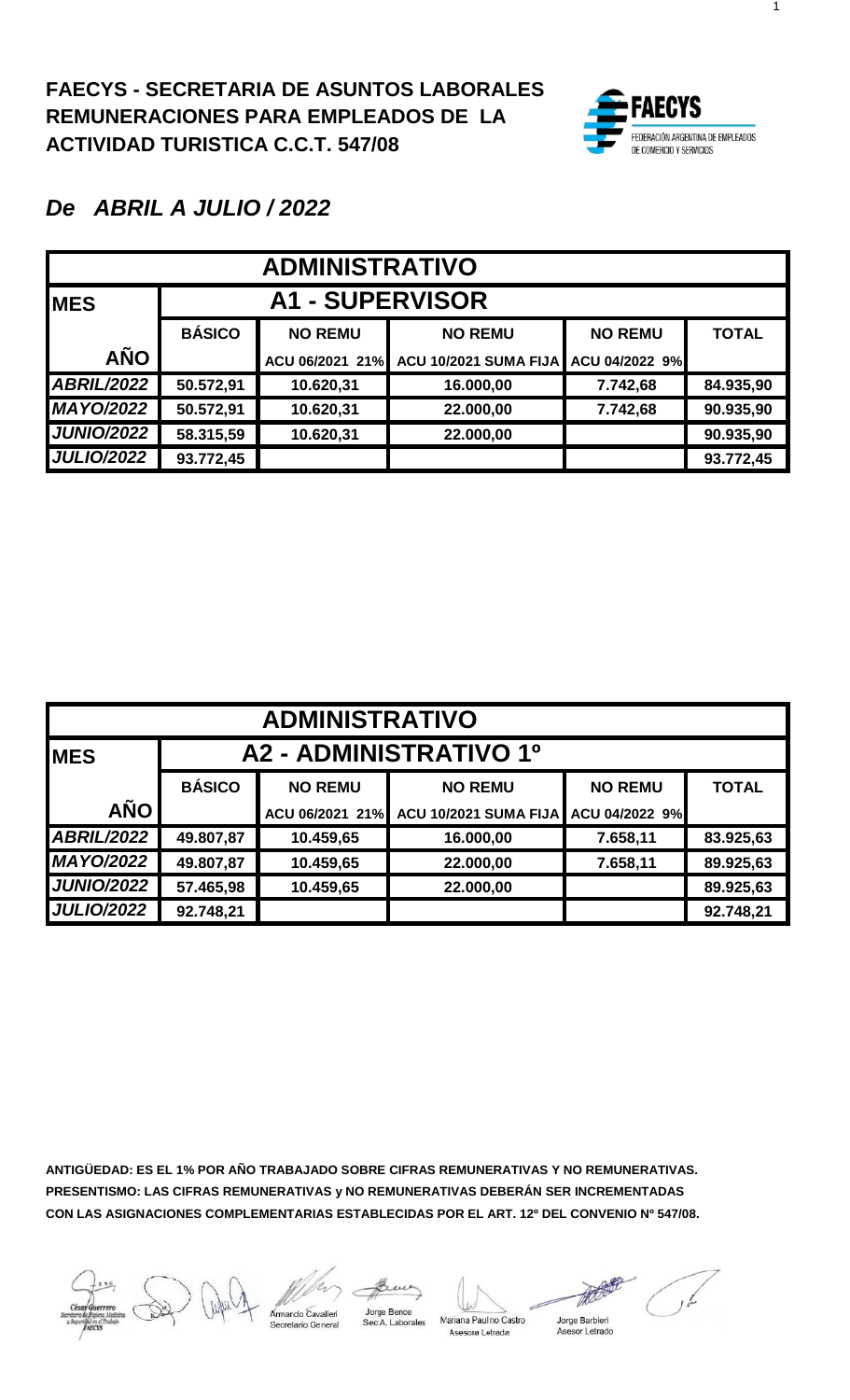

| <b>ADMINISTRATIVO</b> |                        |                 |                              |                |              |  |  |  |
|-----------------------|------------------------|-----------------|------------------------------|----------------|--------------|--|--|--|
| <b>IMES</b>           | A3 - ADMINISTRATIVO 2º |                 |                              |                |              |  |  |  |
|                       | <b>BÁSICO</b>          | <b>NO REMU</b>  | <b>NO REMU</b>               | <b>NO REMU</b> | <b>TOTAL</b> |  |  |  |
| <b>AÑO</b>            |                        | ACU 06/2021 21% | <b>ACU 10/2021 SUMA FIJA</b> | ACU 04/2022 9% |              |  |  |  |
| <b>ABRIL/2022</b>     | 49.286,01              | 10.350,06       | 16.000,00                    | 7.600,42       | 83.236,49    |  |  |  |
| <b>MAYO/2022</b>      | 49.286,01              | 10.350,06       | 22.000,00                    | 7.600,42       | 89.236,49    |  |  |  |
| <b>JUNIO/2022</b>     | 56.886,43              | 10.350,06       | 22.000,00                    |                | 89.236,49    |  |  |  |
| <b>JULIO/2022</b>     | 92.049,54              |                 |                              |                | 92.049,54    |  |  |  |

| <b>ADMINISTRATIVO</b> |                           |                 |                              |                |              |  |  |  |
|-----------------------|---------------------------|-----------------|------------------------------|----------------|--------------|--|--|--|
| <b>MES</b>            | <b>A4 - RECEPCIONISTA</b> |                 |                              |                |              |  |  |  |
|                       | <b>BÁSICO</b>             | <b>NO REMU</b>  | <b>NO REMU</b>               | <b>NO REMU</b> | <b>TOTAL</b> |  |  |  |
| <b>AÑO</b>            |                           | ACU 06/2021 21% | <b>ACU 10/2021 SUMA FIJA</b> | ACU 04/2022 9% |              |  |  |  |
| <b>ABRIL/2022</b>     | 48.451,39                 | 10.174,79       | 16.000,00                    | 7.508,16       | 82.134,34    |  |  |  |
| <b>MAYO/2022</b>      | 48.451,39                 | 10.174,79       | 22.000,00                    | 7.508,16       | 88.134,34    |  |  |  |
| <b>JUNIO/2022</b>     | 55.959,55                 | 10.174,79       | 22.000,00                    |                | 88.134,34    |  |  |  |
| <b>JULIO/2022</b>     | 90.932,15                 |                 |                              |                | 90.932,15    |  |  |  |

**ANTIGÜEDAD: ES EL 1% POR AÑO TRABAJADO SOBRE CIFRAS REMUNERATIVAS Y NO REMUNERATIVAS. PRESENTISMO: LAS CIFRAS REMUNERATIVAS y NO REMUNERATIVAS DEBERÁN SER INCREMENTADAS CON LAS ASIGNACIONES COMPLEMENTARIAS ESTABLECIDAS POR EL ART. 12º DEL CONVENIO Nº 547/08.**

mando Cavalieri

Sec A. Laborales

Mariana Paul no Castro Asesora Letrada

Jorge Barbieri Asesor Letrado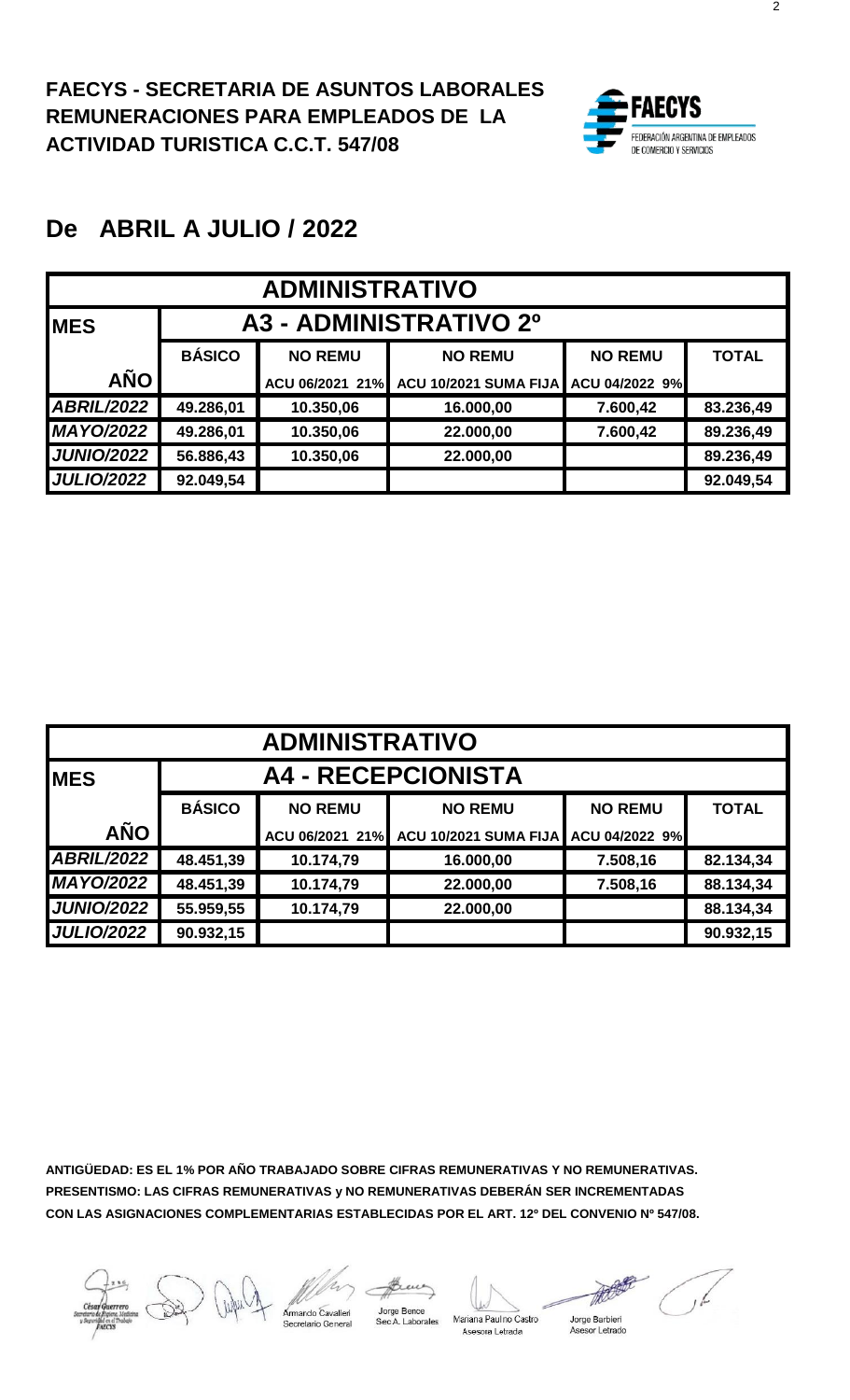

| <b>ADMINISTRATIVO</b> |               |                 |                       |                |              |  |  |  |
|-----------------------|---------------|-----------------|-----------------------|----------------|--------------|--|--|--|
| <b>MES</b>            |               | A5 - CADETE     |                       |                |              |  |  |  |
|                       | <b>BÁSICO</b> | <b>NO REMU</b>  | <b>NO REMU</b>        | <b>NO REMU</b> | <b>TOTAL</b> |  |  |  |
| <b>AÑO</b>            |               | ACU 06/2021 21% | ACU 10/2021 SUMA FIJA | ACU 04/2022 9% |              |  |  |  |
| <b>ABRIL/2022</b>     | 48.242,73     | 10.130,97       | 16.000,00             | 7.485,09       | 81.858,79    |  |  |  |
| <b>MAYO/2022</b>      | 48.242,73     | 10.130,97       | 22.000,00             | 7.485,09       | 87.858,79    |  |  |  |
| <b>JUNIO/2022</b>     | 55.727,82     | 10.130,97       | 22.000,00             |                | 87.858,79    |  |  |  |
| <b>JULIO/2022</b>     | 90.652,79     |                 |                       |                | 90.652,79    |  |  |  |

| <b>ADMINISTRATIVO</b> |                        |                 |                              |                |              |  |  |  |
|-----------------------|------------------------|-----------------|------------------------------|----------------|--------------|--|--|--|
| <b>MES</b>            | <b>A6 - MAESTRANZA</b> |                 |                              |                |              |  |  |  |
|                       | <b>BÁSICO</b>          | <b>NO REMU</b>  | <b>NO REMU</b>               | <b>NO REMU</b> | <b>TOTAL</b> |  |  |  |
| <b>AÑO</b>            |                        | ACU 06/2021 21% | <b>ACU 10/2021 SUMA FIJA</b> | ACU 04/2022 9% |              |  |  |  |
| <b>ABRIL/2022</b>     | 47.859,89              | 10.050,58       | 16.000,00                    | 7.442,77       | 81.353,24    |  |  |  |
| <b>MAYO/2022</b>      | 47.859,89              | 10.050,58       | 22.000,00                    | 7.442,77       | 87.353,24    |  |  |  |
| <b>JUNIO/2022</b>     | 55.302,66              | 10.050,58       | 22.000,00                    |                | 87.353,24    |  |  |  |
| <b>JULIO/2022</b>     | 90.140,25              |                 |                              |                | 90.140,25    |  |  |  |

Jorge Bence

Mariana Paulno Castro Asesora Letrada

Jorge Barbieri Asesor Letrado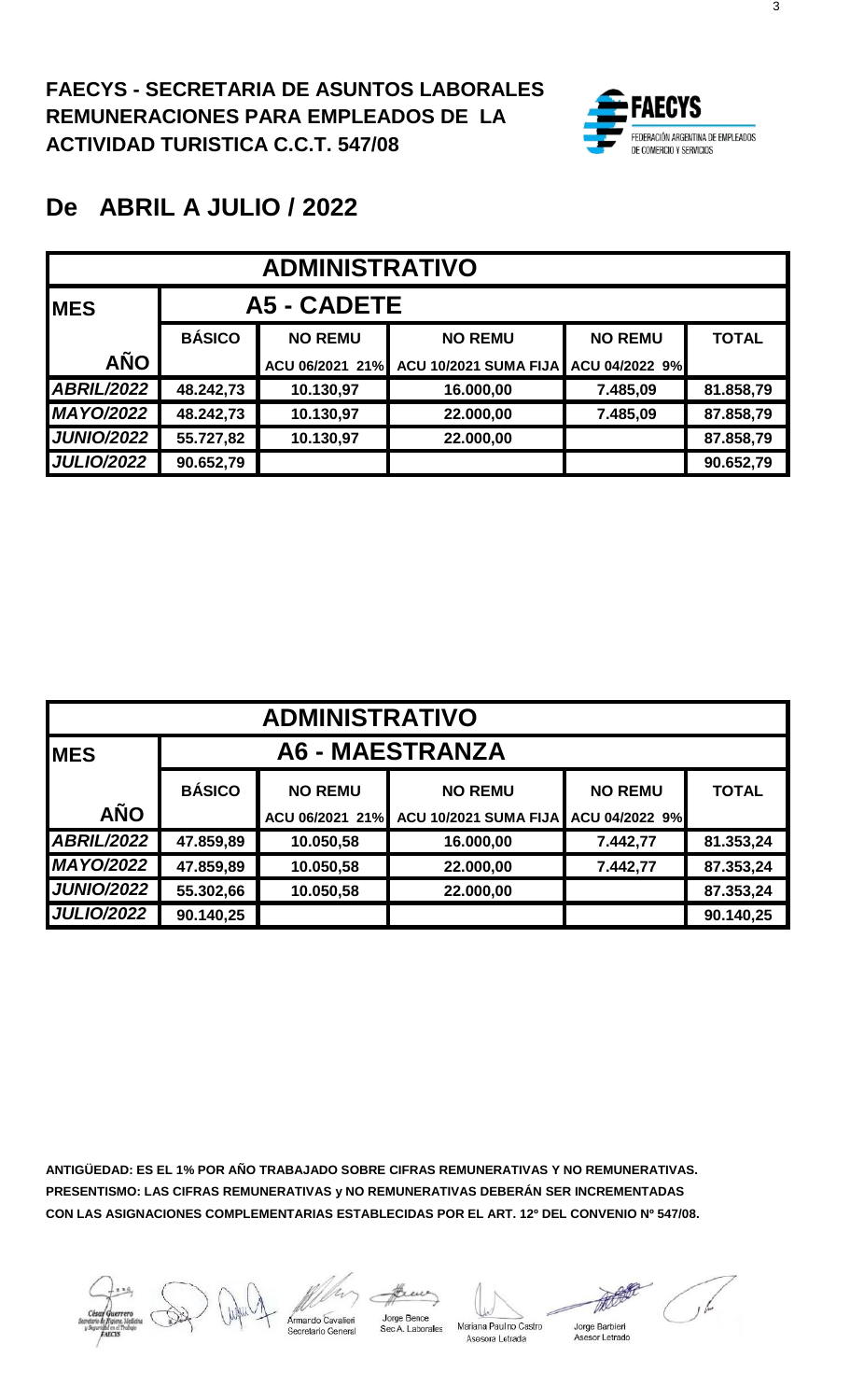

| <b>VENDEDOR</b>   |               |                        |                              |                |              |  |  |  |
|-------------------|---------------|------------------------|------------------------------|----------------|--------------|--|--|--|
| <b>IMES</b>       |               | <b>B1 - SUPERVISOR</b> |                              |                |              |  |  |  |
|                   | <b>BÁSICO</b> | <b>NO REMU</b>         | <b>NO REMU</b>               | <b>NO REMU</b> | <b>TOTAL</b> |  |  |  |
| <b>AÑO</b>        |               | ACU 06/2021 21%        | <b>ACU 10/2021 SUMA FIJA</b> | ACU 04/2022 9% |              |  |  |  |
| <b>ABRIL/2022</b> | 50.572,91     | 10.620,31              | 16.000,00                    | 7.742,68       | 84.935,90    |  |  |  |
| <b>MAYO/2022</b>  | 50.572,91     | 10.620,31              | 22.000,00                    | 7.742,68       | 90.935,90    |  |  |  |
| <b>JUNIO/2022</b> | 58.315,59     | 10.620,31              | 22.000,00                    |                | 90.935,90    |  |  |  |
| <b>JULIO/2022</b> | 93.772,45     |                        |                              |                | 93.772,45    |  |  |  |

| <b>VENDEDOR</b>                       |               |                 |                              |                |              |  |  |  |
|---------------------------------------|---------------|-----------------|------------------------------|----------------|--------------|--|--|--|
| <b>B2 - 1º VENDEDOR</b><br><b>MES</b> |               |                 |                              |                |              |  |  |  |
|                                       | <b>BÁSICO</b> | <b>NO REMU</b>  | <b>NO REMU</b>               | <b>NO REMU</b> | <b>TOTAL</b> |  |  |  |
| <b>AÑO</b>                            |               | ACU 06/2021 21% | <b>ACU 10/2021 SUMA FIJA</b> | ACU 04/2022 9% |              |  |  |  |
| <b>ABRIL/2022</b>                     | 49.807,87     | 10.459,65       | 16.000,00                    | 7.658,11       | 83.925,63    |  |  |  |
| <b>MAYO/2022</b>                      | 49.807,87     | 10.459,65       | 22.000,00                    | 7.658,11       | 89.925,63    |  |  |  |
| <b>JUNIO/2022</b>                     | 57.465,98     | 10.459,65       | 22.000,00                    |                | 89.925,63    |  |  |  |
| <b>JULIO/2022</b>                     | 92.748,21     |                 |                              |                | 92.748,21    |  |  |  |

**ANTIGÜEDAD: ES EL 1% POR AÑO TRABAJADO SOBRE CIFRAS REMUNERATIVAS Y NO REMUNERATIVAS. PRESENTISMO: LAS CIFRAS REMUNERATIVAS y NO REMUNERATIVAS DEBERÁN SER INCREMENTADAS CON LAS ASIGNACIONES COMPLEMENTARIAS ESTABLECIDAS POR EL ART. 12º DEL CONVENIO Nº 547/08.**

mardo Cavalieri

Jorge Bence Sec A. Laborales

Mariana Paulno Castro Asesora Letrada

Jorge Barbieri Asesor Letrado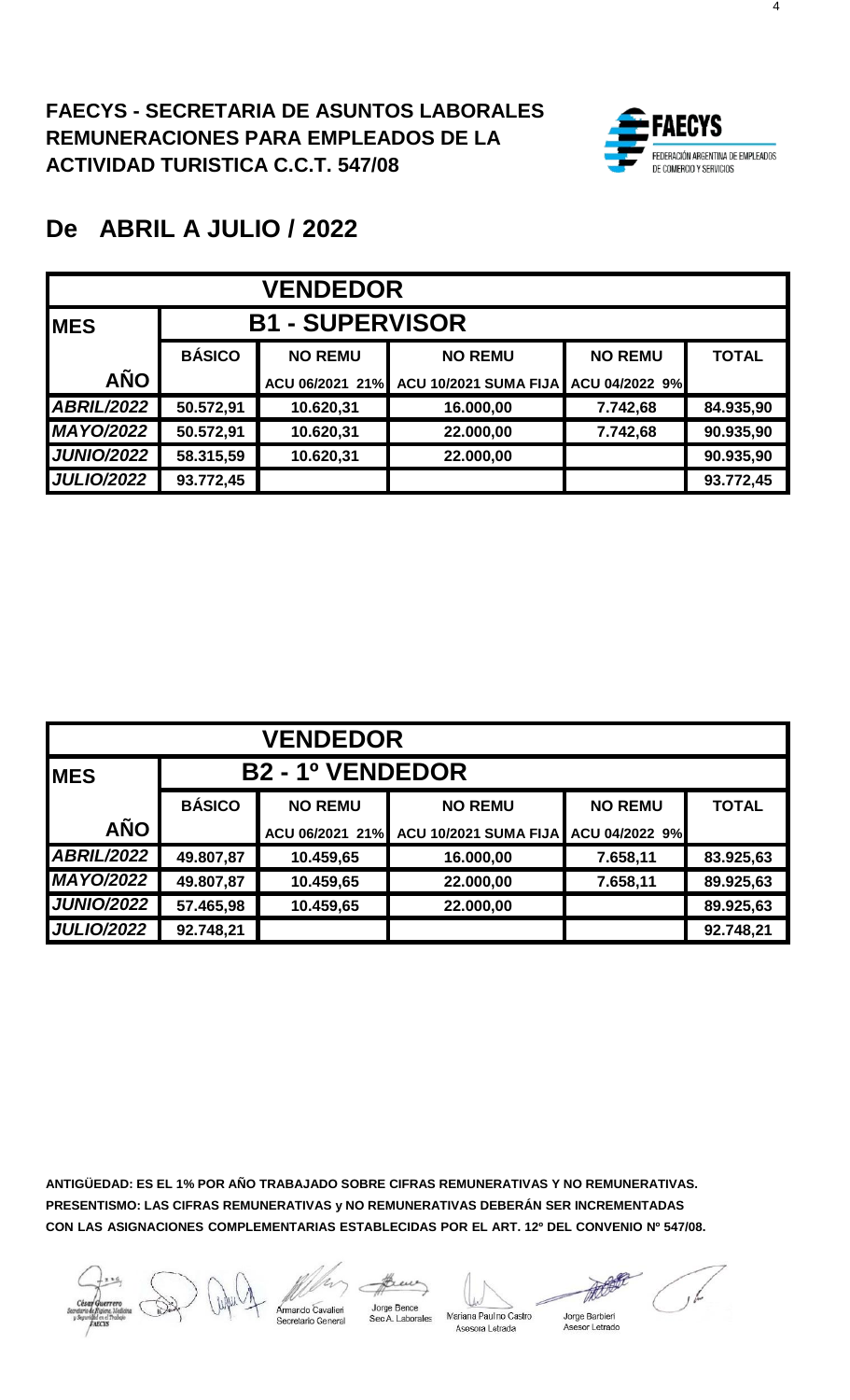

| <b>VENDEDOR</b>   |               |                         |                       |                |              |  |  |  |
|-------------------|---------------|-------------------------|-----------------------|----------------|--------------|--|--|--|
| <b>MES</b>        |               | <b>B3 - 2º VENDEDOR</b> |                       |                |              |  |  |  |
|                   | <b>BÁSICO</b> | <b>NO REMU</b>          | <b>NO REMU</b>        | <b>NO REMU</b> | <b>TOTAL</b> |  |  |  |
| <b>AÑO</b>        |               | ACU 06/2021 21%         | ACU 10/2021 SUMA FIJA | ACU 04/2022 9% |              |  |  |  |
| <b>ABRIL/2022</b> | 49.460,00     | 10.386,60               | 16.000,00             | 7.619,65       | 83.466,25    |  |  |  |
| <b>MAYO/2022</b>  | 49.460,00     | 10.386,60               | 22.000,00             | 7.619,65       | 89.466,25    |  |  |  |
| <b>JUNIO/2022</b> | 57.079,65     | 10.386,60               | 22.000,00             |                | 89.466,25    |  |  |  |
| <b>JULIO/2022</b> | 92.282,48     |                         |                       |                | 92.282,48    |  |  |  |

| <b>VENDEDOR</b>   |               |                      |                              |                |              |  |  |  |  |
|-------------------|---------------|----------------------|------------------------------|----------------|--------------|--|--|--|--|
| <b>IMES</b>       |               | <b>B4 - PROMOTOR</b> |                              |                |              |  |  |  |  |
|                   | <b>BÁSICO</b> | <b>NO REMU</b>       | <b>NO REMU</b>               | <b>NO REMU</b> | <b>TOTAL</b> |  |  |  |  |
| <b>AÑO</b>        |               | ACU 06/2021 21%      | <b>ACU 10/2021 SUMA FIJA</b> | ACU 04/2022 9% |              |  |  |  |  |
| <b>ABRIL/2022</b> | 48.416,47     | 10.167,46            | 16.000,00                    | 7.504,30       | 82.088,23    |  |  |  |  |
| <b>MAYO/2022</b>  | 48.416,47     | 10.167,46            | 22.000,00                    | 7.504,30       | 88.088,23    |  |  |  |  |
| <b>JUNIO/2022</b> | 55.920,77     | 10.167,46            | 22.000,00                    |                | 88.088,23    |  |  |  |  |
| <b>JULIO/2022</b> | 90.885,40     |                      |                              |                | 90.885,40    |  |  |  |  |

**ANTIGÜEDAD: ES EL 1% POR AÑO TRABAJADO SOBRE CIFRAS REMUNERATIVAS Y NO REMUNERATIVAS. PRESENTISMO: LAS CIFRAS REMUNERATIVAS y NO REMUNERATIVAS DEBERÁN SER INCREMENTADAS CON LAS ASIGNACIONES COMPLEMENTARIAS ESTABLECIDAS POR EL ART. 12º DEL CONVENIO Nº 547/08.**

mando Cavalieri

Jorge Bence<br>Sec A. Laborales

Mariana Paulno Castro Asesora Letrada

The Jorge Barbieri Asesor Letrado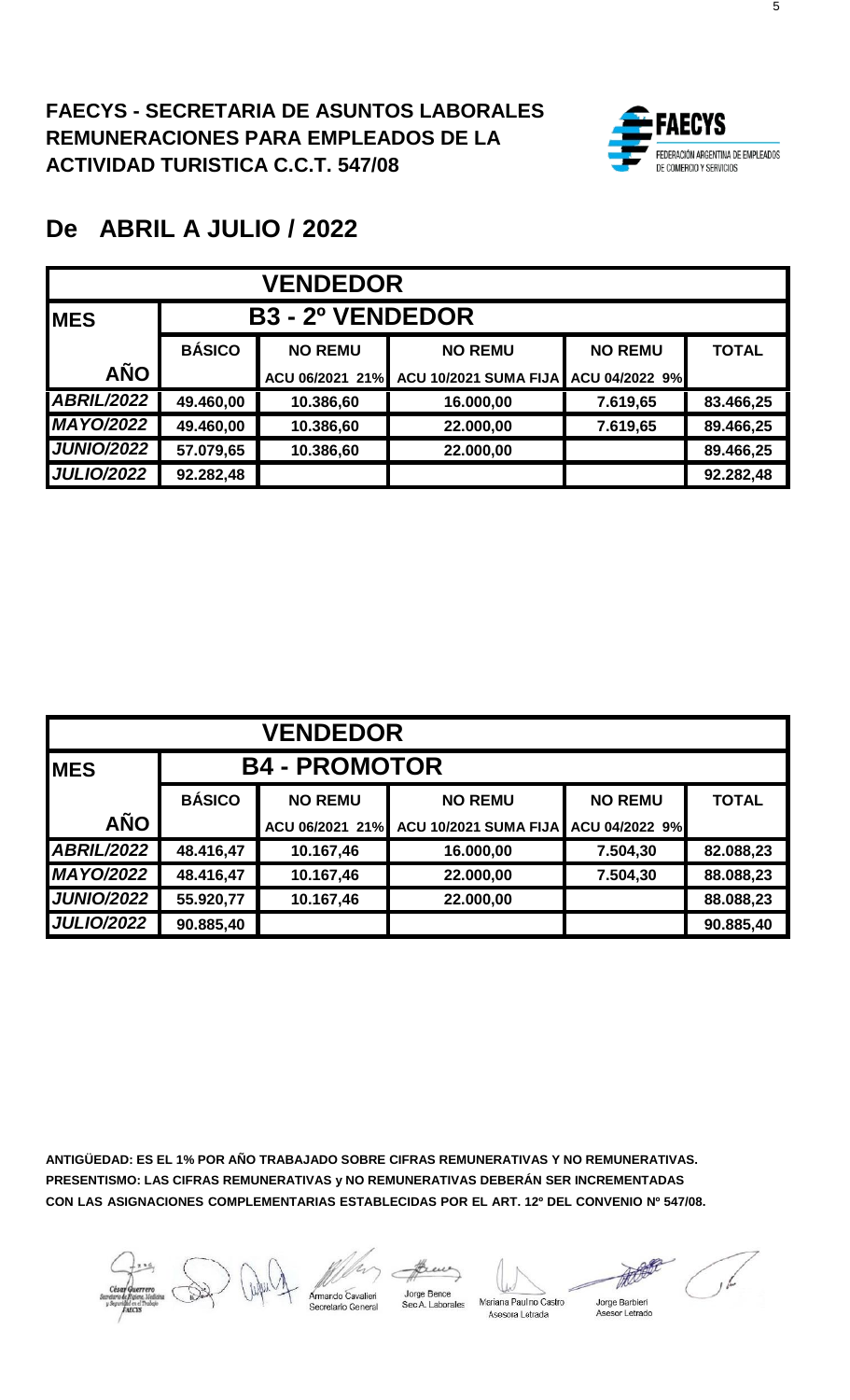

| <b>OPERATIVO</b>  |               |                        |                       |                |              |  |  |  |
|-------------------|---------------|------------------------|-----------------------|----------------|--------------|--|--|--|
| <b>MES</b>        |               | <b>C1 - SUPERVISOR</b> |                       |                |              |  |  |  |
|                   | <b>BÁSICO</b> | <b>NO REMU</b>         | <b>NO REMU</b>        | <b>NO REMU</b> | <b>TOTAL</b> |  |  |  |
| <b>AÑO</b>        |               | ACU 06/2021 21%        | ACU 10/2021 SUMA FIJA | ACU 04/2022 9% |              |  |  |  |
| <b>ABRIL/2022</b> | 50.572,91     | 10.620,31              | 16.000,00             | 7.742,68       | 84.935,90    |  |  |  |
| <b>MAYO/2022</b>  | 50.572,91     | 10.620,31              | 22.000,00             | 7.742,68       | 90.935,90    |  |  |  |
| <b>JUNIO/2022</b> | 58.315,59     | 10.620,31              | 22.000,00             |                | 90.935,90    |  |  |  |
| <b>JULIO/2022</b> | 93.772,45     |                        |                       |                | 93.772,45    |  |  |  |

| <b>OPERATIVO</b>  |               |                              |                       |                |              |  |  |  |  |
|-------------------|---------------|------------------------------|-----------------------|----------------|--------------|--|--|--|--|
| <b>IMES</b>       |               | C <sub>2</sub> - AUXILIAR 1º |                       |                |              |  |  |  |  |
|                   | <b>BÁSICO</b> | <b>NO REMU</b>               | <b>NO REMU</b>        | <b>NO REMU</b> | <b>TOTAL</b> |  |  |  |  |
| <b>AÑO</b>        |               | ACU 06/2021 21%              | ACU 10/2021 SUMA FIJA | ACU 04/2022 9% |              |  |  |  |  |
| <b>ABRIL/2022</b> | 49.460,00     | 10.386,60                    | 16.000,00             | 7.619,65       | 83.466,25    |  |  |  |  |
| <b>MAYO/2022</b>  | 49.460,00     | 10.386,60                    | 22.000,00             | 7.619,65       | 89.466,25    |  |  |  |  |
| <b>JUNIO/2022</b> | 57.079,65     | 10.386,60                    | 22.000,00             |                | 89.466,25    |  |  |  |  |
| <b>JULIO/2022</b> | 92.282,48     |                              |                       |                | 92.282,48    |  |  |  |  |

**ANTIGÜEDAD: ES EL 1% POR AÑO TRABAJADO SOBRE CIFRAS REMUNERATIVAS Y NO REMUNERATIVAS. PRESENTISMO: LAS CIFRAS REMUNERATIVAS y NO REMUNERATIVAS DEBERÁN SER INCREMENTADAS CON LAS ASIGNACIONES COMPLEMENTARIAS ESTABLECIDAS POR EL ART. 12º DEL CONVENIO Nº 547/08.**





Jorge Bence Sec A. Laborales

Mariana Paulno Castro Asesora Letrada

Jorge Barbieri Asesor Letrado

6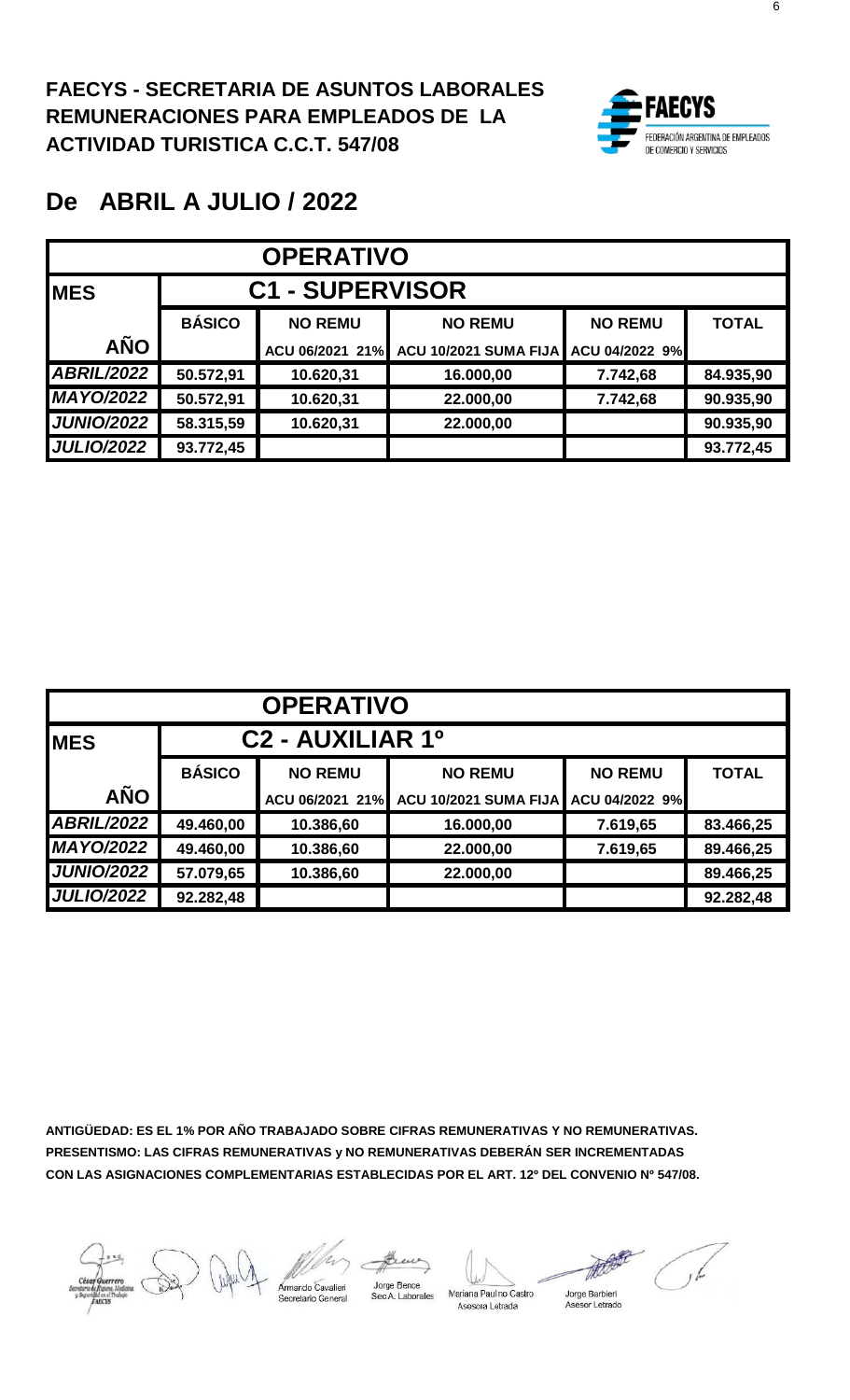

| <b>OPERATIVO</b>  |               |                                          |                              |                |              |  |  |  |
|-------------------|---------------|------------------------------------------|------------------------------|----------------|--------------|--|--|--|
| <b>IMES</b>       |               | C <sub>3</sub> - AUXILIAR 2 <sup>0</sup> |                              |                |              |  |  |  |
|                   | <b>BÁSICO</b> | <b>NO REMU</b>                           | <b>NO REMU</b>               | <b>NO REMU</b> | <b>TOTAL</b> |  |  |  |
| <b>AÑO</b>        |               | ACU 06/2021 21%                          | <b>ACU 10/2021 SUMA FIJA</b> | ACU 04/2022 9% |              |  |  |  |
| <b>ABRIL/2022</b> | 48.833,93     | 10.255,13                                | 16.000,00                    | 7.550,45       | 82.639,51    |  |  |  |
| <b>MAYO/2022</b>  | 48.833,93     | 10.255,13                                | 22.000,00                    | 7.550,45       | 88.639,51    |  |  |  |
| <b>JUNIO/2022</b> | 56.384,38     | 10.255,13                                | 22.000,00                    |                | 88.639,51    |  |  |  |
| <b>JULIO/2022</b> | 91.444,30     |                                          |                              |                | 91.444,30    |  |  |  |

| <b>OPERATIVO</b>  |               |                            |                              |                |              |  |  |  |
|-------------------|---------------|----------------------------|------------------------------|----------------|--------------|--|--|--|
| <b>MES</b>        |               | <b>C4 - CONDUCTOR-GUIA</b> |                              |                |              |  |  |  |
|                   | <b>BÁSICO</b> | <b>NO REMU</b>             | <b>NO REMU</b>               | <b>NO REMU</b> | <b>TOTAL</b> |  |  |  |
| <b>AÑO</b>        |               | ACU 06/2021 21%            | <b>ACU 10/2021 SUMA FIJA</b> | ACU 04/2022 9% |              |  |  |  |
| <b>ABRIL/2022</b> | 49.807,87     | 10.459,65                  | 16.000,00                    | 7.658,11       | 83.925,63    |  |  |  |
| <b>MAYO/2022</b>  | 49.807,87     | 10.459,65                  | 22.000,00                    | 7.658,11       | 89.925,63    |  |  |  |
| <b>JUNIO/2022</b> | 57.465,98     | 10.459,65                  | 22.000,00                    |                | 89.925,63    |  |  |  |
| <b>JULIO/2022</b> | 92.748,21     |                            |                              |                | 92.748,21    |  |  |  |

mardo Cavalieri ecretario General

Jorge Bence<br>Sec A. Laborales

Mariana Paulno Castro Asesora Letrada

Jorge Barbieri<br>Asesor Letrado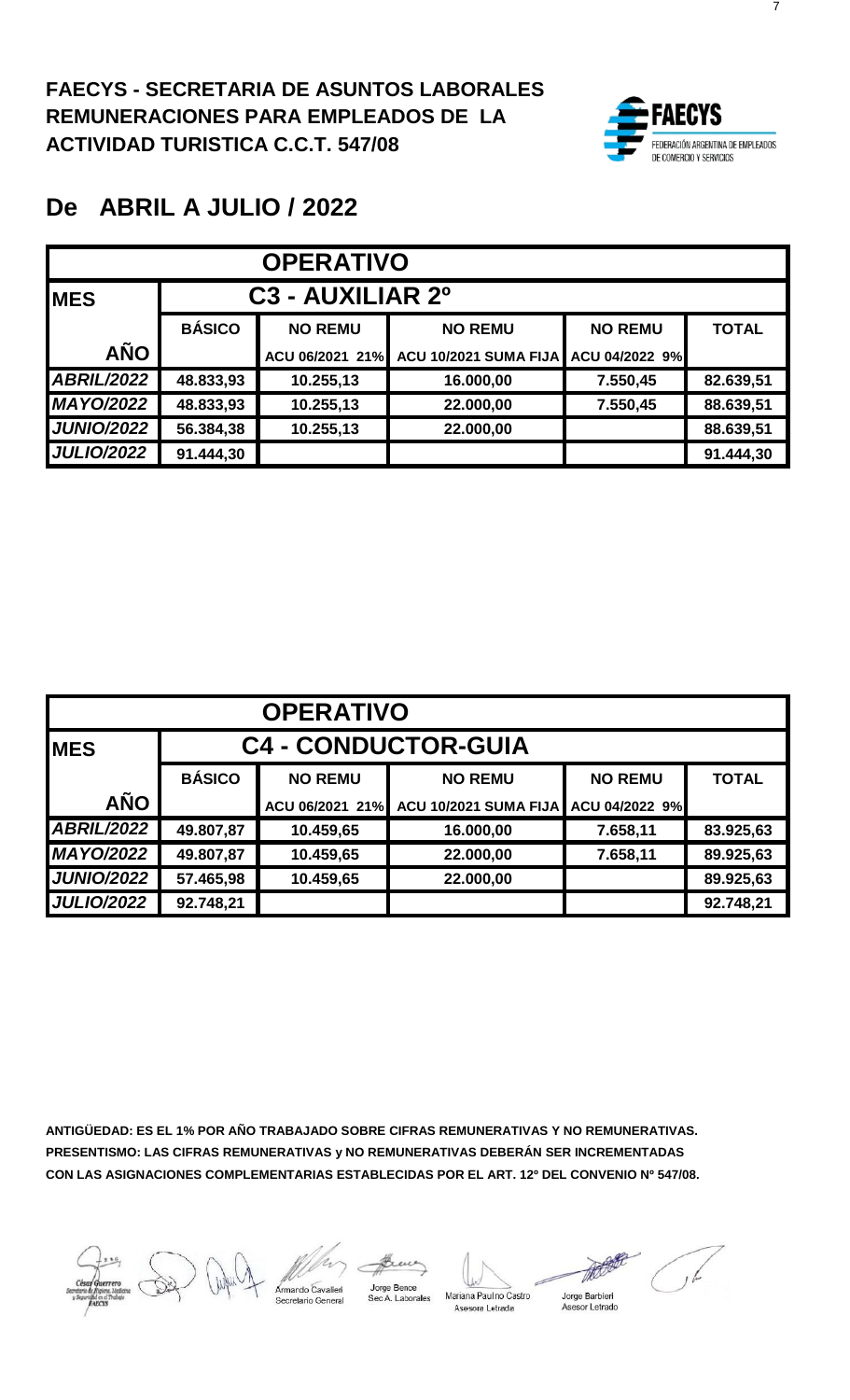

| <b>OPERATIVO</b>  |               |                                   |                       |                |              |  |  |  |
|-------------------|---------------|-----------------------------------|-----------------------|----------------|--------------|--|--|--|
| <b>MES</b>        |               | <b>C5 - ENCARGADO DE VEHICULO</b> |                       |                |              |  |  |  |
|                   | <b>BÁSICO</b> | <b>NO REMU</b>                    | <b>NO REMU</b>        | <b>NO REMU</b> | <b>TOTAL</b> |  |  |  |
| <b>AÑO</b>        |               | ACU 06/2021 21%                   | ACU 10/2021 SUMA FIJA | ACU 04/2022 9% |              |  |  |  |
| <b>ABRIL/2022</b> | 48.764,36     | 10.240,52                         | 16.000,00             | 7.542,76       | 82.547,64    |  |  |  |
| <b>MAYO/2022</b>  | 48.764,36     | 10.240,52                         | 22.000,00             | 7.542,76       | 88.547,64    |  |  |  |
| <b>JUNIO/2022</b> | 56.307,12     | 10.240,52                         | 22.000,00             |                | 88.547,64    |  |  |  |
| <b>JULIO/2022</b> | 91.351,16     |                                   |                       |                | 91.351,16    |  |  |  |

Jorge Bence

Sec A. Laborales

Mariana Paul no Castro Asesora Letrada

بكى

Jorge Barbieri Asesor Letrado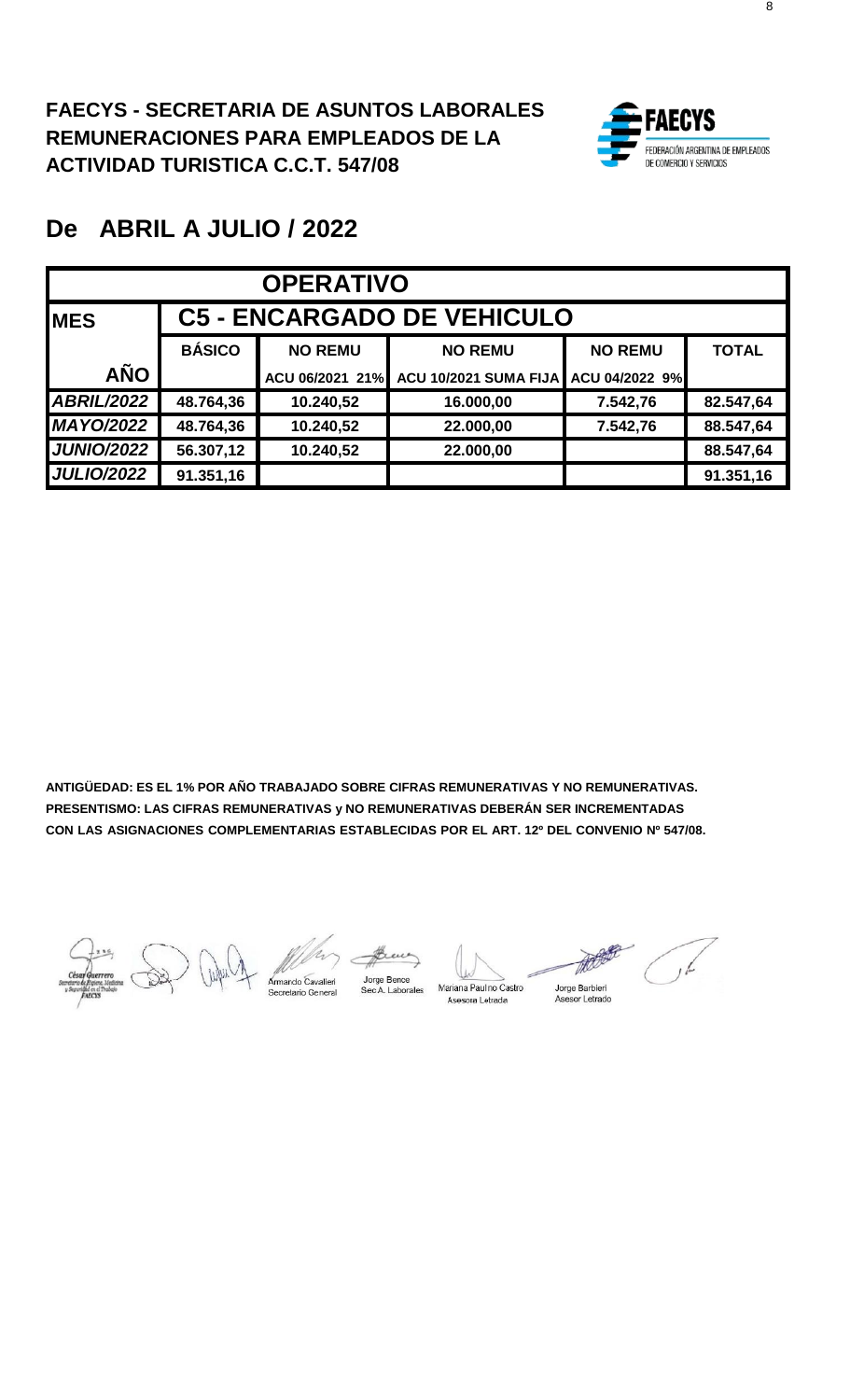

| <b>INFORMATICA</b>            |                                                  |                 |                       |                |              |  |  |  |
|-------------------------------|--------------------------------------------------|-----------------|-----------------------|----------------|--------------|--|--|--|
| <b>ANALISTA DESARROLLADOR</b> |                                                  |                 |                       |                |              |  |  |  |
| <b>IMES</b>                   | <b>D1.a - PRINCIPIANTE</b>                       |                 |                       |                |              |  |  |  |
|                               | <b>BÁSICO</b>                                    | <b>NO REMU</b>  | <b>NO REMU</b>        | <b>NO REMU</b> | <b>TOTAL</b> |  |  |  |
| <b>AÑO</b>                    |                                                  | ACU 06/2021 21% | ACU 10/2021 SUMA FIJA | ACU 04/2022 9% |              |  |  |  |
| <b>ABRIL/2022</b>             | 50.313,04                                        | 10.565,74       | 16.000,00             | 7.713,95       | 84.592,73    |  |  |  |
| <b>MAYO/2022</b>              | 50.313,04                                        | 10.565,74       | 22.000,00             | 7.713,95       | 90.592,73    |  |  |  |
| <b>JUNIO/2022</b>             | 58.026,99<br>10.565,74<br>90.592,73<br>22.000,00 |                 |                       |                |              |  |  |  |
| <b>JULIO/2022</b>             | 93.424,54                                        |                 |                       |                | 93.424,54    |  |  |  |

| <b>INFORMATICA</b>            |                      |                 |                              |                |              |  |  |  |  |
|-------------------------------|----------------------|-----------------|------------------------------|----------------|--------------|--|--|--|--|
| <b>ANALISTA DESARROLLADOR</b> |                      |                 |                              |                |              |  |  |  |  |
| <b>MES</b>                    | <b>D1.b - JUNIOR</b> |                 |                              |                |              |  |  |  |  |
|                               | <b>BÁSICO</b>        | <b>NO REMU</b>  | <b>NO REMU</b>               | <b>NO REMU</b> | <b>TOTAL</b> |  |  |  |  |
| <b>AÑO</b>                    |                      | ACU 06/2021 21% | <b>ACU 10/2021 SUMA FIJA</b> | ACU 04/2022 9% |              |  |  |  |  |
| <b>ABRIL/2022</b>             | 51.885,56            | 10.895,97       | 16.000,00                    | 7.887,78       | 86.669,31    |  |  |  |  |
| <b>MAYO/2022</b>              | 51.885,56            | 10.895,97       | 22.000,00                    | 7.887,78       | 92.669,31    |  |  |  |  |
| <b>JUNIO/2022</b>             | 59.773,34            | 10.895,97       | 22.000,00                    |                | 92.669,31    |  |  |  |  |
| <b>JULIO/2022</b>             | 95.529,83            |                 |                              |                | 95.529,83    |  |  |  |  |

**ANTIGÜEDAD: ES EL 1% POR AÑO TRABAJADO SOBRE CIFRAS REMUNERATIVAS Y NO REMUNERATIVAS. PRESENTISMO: LAS CIFRAS REMUNERATIVAS y NO REMUNERATIVAS DEBERÁN SER INCREMENTADAS CON LAS ASIGNACIONES COMPLEMENTARIAS ESTABLECIDAS POR EL ART. 12º DEL CONVENIO Nº 547/08.**

Jorge Bence<br>Sec A. Labora

Mariana Paul no Castro Asesora Letrada

Jorge Barbieri Asesor Letrado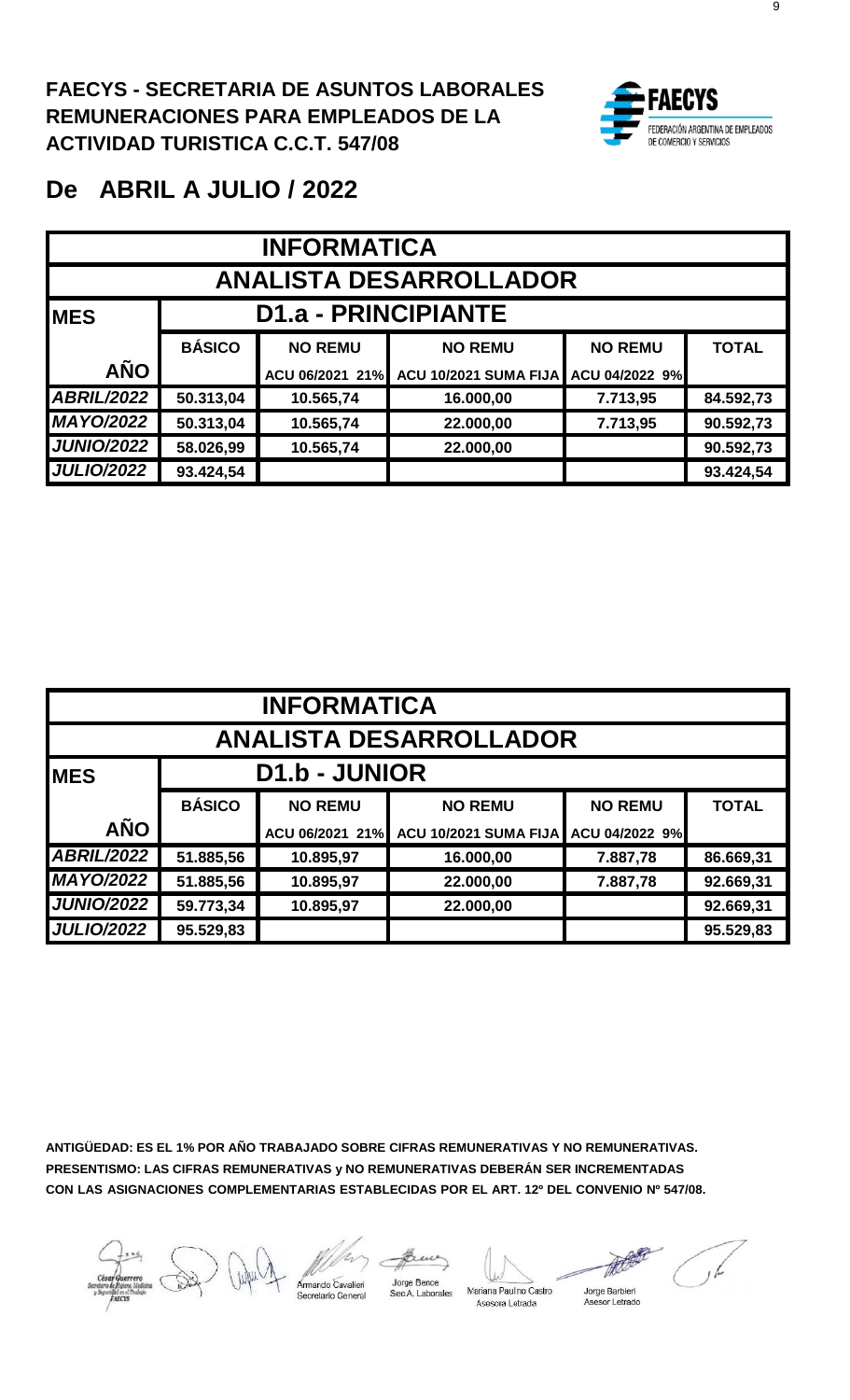

| <b>INFORMATICA</b>            |                           |                 |                       |                |              |  |  |  |
|-------------------------------|---------------------------|-----------------|-----------------------|----------------|--------------|--|--|--|
| <b>ANALISTA DESARROLLADOR</b> |                           |                 |                       |                |              |  |  |  |
| <b>IMES</b>                   | <b>D1.c - SEMI SENIOR</b> |                 |                       |                |              |  |  |  |
|                               | <b>BÁSICO</b>             | <b>NO REMU</b>  | <b>NO REMU</b>        | <b>NO REMU</b> | <b>TOTAL</b> |  |  |  |
| <b>AÑO</b>                    |                           | ACU 06/2021 21% | ACU 10/2021 SUMA FIJA | ACU 04/2022 9% |              |  |  |  |
| <b>ABRIL/2022</b>             | 55.030,61                 | 11.556,43       | 16.000,00             | 8.235,45       | 90.822,49    |  |  |  |
| <b>MAYO/2022</b>              | 55.030,61                 | 11.556,43       | 22.000,00             | 8.235,45       | 96.822,49    |  |  |  |
| <b>JUNIO/2022</b>             | 63.266,06                 | 11.556,43       | 22.000,00             |                | 96.822,49    |  |  |  |
| <b>JULIO/2022</b>             | 99.740,44                 |                 |                       |                | 99.740,44    |  |  |  |

| <b>INFORMATICA</b>            |                      |                 |                       |                |              |  |  |  |
|-------------------------------|----------------------|-----------------|-----------------------|----------------|--------------|--|--|--|
| <b>ANALISTA DESARROLLADOR</b> |                      |                 |                       |                |              |  |  |  |
| <b>MES</b>                    | <b>D1.d - SENIOR</b> |                 |                       |                |              |  |  |  |
|                               | <b>BÁSICO</b>        | <b>NO REMU</b>  | <b>NO REMU</b>        | <b>NO REMU</b> | <b>TOTAL</b> |  |  |  |
| <b>AÑO</b>                    |                      | ACU 06/2021 21% | ACU 10/2021 SUMA FIJA | ACU 04/2022 9% |              |  |  |  |
| <b>ABRIL/2022</b>             | 58.175,65            | 12.216,89       | 16.000,00             | 8.583,11       | 94.975,65    |  |  |  |
| <b>MAYO/2022</b>              | 58.175,65            | 12.216,89       | 22.000,00             | 8.583,11       | 100.975,65   |  |  |  |
| <b>JUNIO/2022</b>             | 66.758,76            | 12.216,89       | 22.000,00             |                | 100.975,65   |  |  |  |
| <b>JULIO/2022</b>             | 103.951,03           |                 |                       |                | 103.951,03   |  |  |  |

**ANTIGÜEDAD: ES EL 1% POR AÑO TRABAJADO SOBRE CIFRAS REMUNERATIVAS Y NO REMUNERATIVAS. PRESENTISMO: LAS CIFRAS REMUNERATIVAS y NO REMUNERATIVAS DEBERÁN SER INCREMENTADAS CON LAS ASIGNACIONES COMPLEMENTARIAS ESTABLECIDAS POR EL ART. 12º DEL CONVENIO Nº 547/08.**

ndo Cavalieri ecretario General

Jorge Bence

Jorge Bence<br>Sec A. Laborales Mariana Paul no Castro Asesora Letrada

Jorge Barbieri .<br>sor Letrado  $\Delta$ se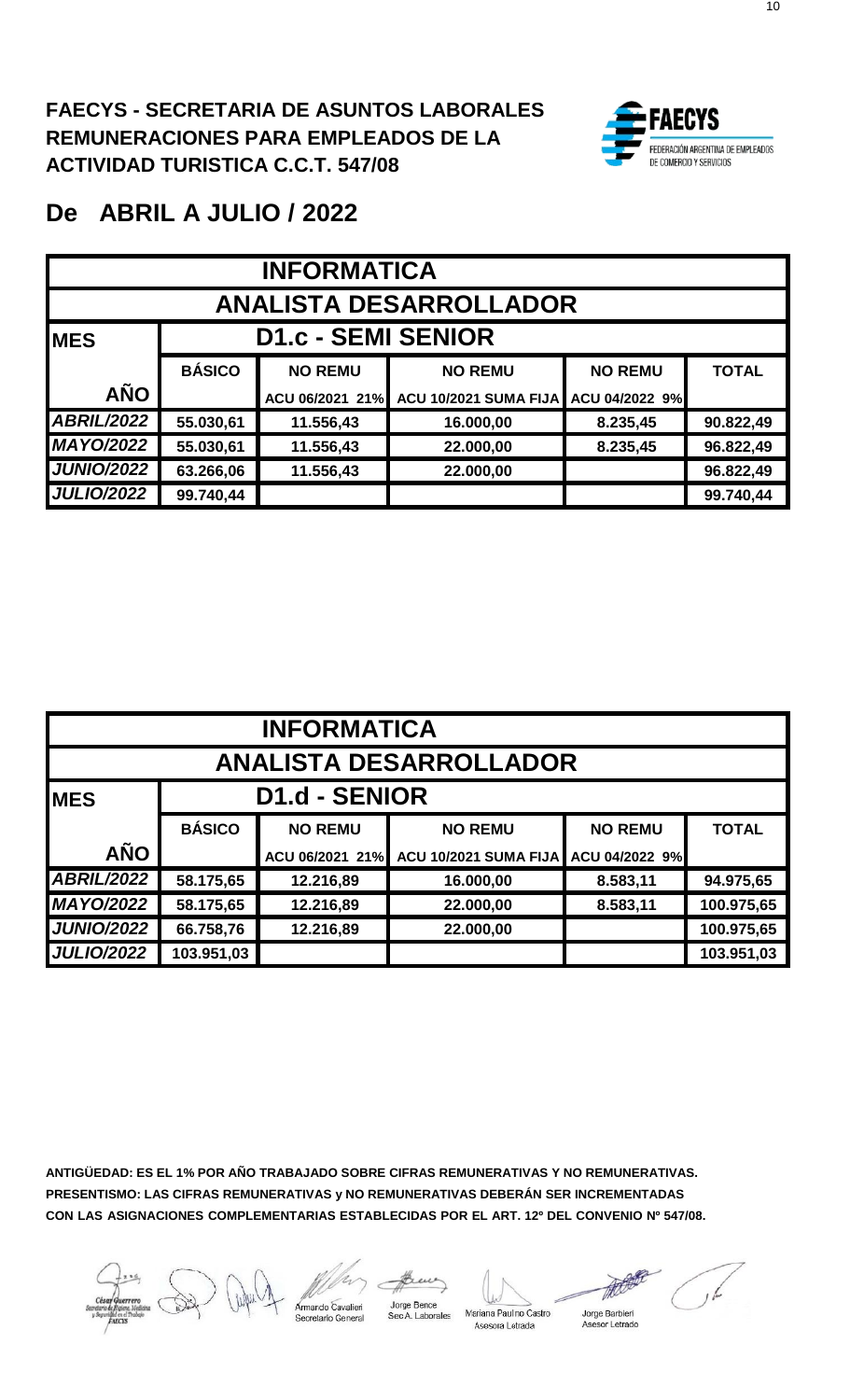

| <b>INFORMATICA</b>                        |                                             |                 |                              |                |              |  |  |  |  |
|-------------------------------------------|---------------------------------------------|-----------------|------------------------------|----------------|--------------|--|--|--|--|
|                                           | IANALISTA SOPORTE TECNICO e INFRAESTRUCTURA |                 |                              |                |              |  |  |  |  |
| <b>D2.a - PRINCIPIANTE</b><br><b>IMES</b> |                                             |                 |                              |                |              |  |  |  |  |
|                                           | <b>BÁSICO</b>                               | <b>NO REMU</b>  | <b>NO REMU</b>               | <b>NO REMU</b> | <b>TOTAL</b> |  |  |  |  |
| <b>AÑO</b>                                |                                             | ACU 06/2021 21% | <b>ACU 10/2021 SUMA FIJA</b> | ACU 04/2022 9% |              |  |  |  |  |
| <b>ABRIL/2022</b>                         | 50.313,04                                   | 10.565,74       | 16.000,00                    | 7.713,95       | 84.592,73    |  |  |  |  |
| <b>MAYO/2022</b>                          | 50.313,04                                   | 10.565,74       | 22.000,00                    | 7.713,95       | 90.592,73    |  |  |  |  |
| <b>JUNIO/2022</b>                         | 58.026,99<br>10.565,74<br>22.000,00         |                 |                              |                |              |  |  |  |  |
| <b>JULIO/2022</b>                         | 93.424,54                                   |                 |                              |                | 93.424,54    |  |  |  |  |

| <b>INFORMATICA</b>                                |                                     |                      |                              |                |              |  |  |  |
|---------------------------------------------------|-------------------------------------|----------------------|------------------------------|----------------|--------------|--|--|--|
| <b>ANALISTA SOPORTE TECNICO e INFRAESTRUCTURA</b> |                                     |                      |                              |                |              |  |  |  |
| <b>MES</b>                                        |                                     | <b>D2.b - JUNIOR</b> |                              |                |              |  |  |  |
|                                                   | <b>BÁSICO</b>                       | <b>NO REMU</b>       | <b>NO REMU</b>               | <b>NO REMU</b> | <b>TOTAL</b> |  |  |  |
| <b>AÑO</b>                                        |                                     | ACU 06/2021 21%      | <b>ACU 10/2021 SUMA FIJA</b> | ACU 04/2022 9% |              |  |  |  |
| <b>ABRIL/2022</b>                                 | 51.885,56                           | 10.895,97            | 16.000,00                    | 7.887,78       | 86.669,31    |  |  |  |
| <b>MAYO/2022</b>                                  | 51.885,56                           | 10.895,97            | 22.000,00                    | 7.887,78       | 92.669,31    |  |  |  |
| <b>JUNIO/2022</b>                                 | 59.773,34<br>10.895,97<br>22.000,00 |                      |                              |                |              |  |  |  |
| <b>JULIO/2022</b>                                 | 95.529,83                           |                      |                              |                | 95.529,83    |  |  |  |

cretario General

Jorge Bence<br>Sec A. Laborales Mariana Paul no Castro Asesora Letrada

Jorge Barbieri Asesor Letrado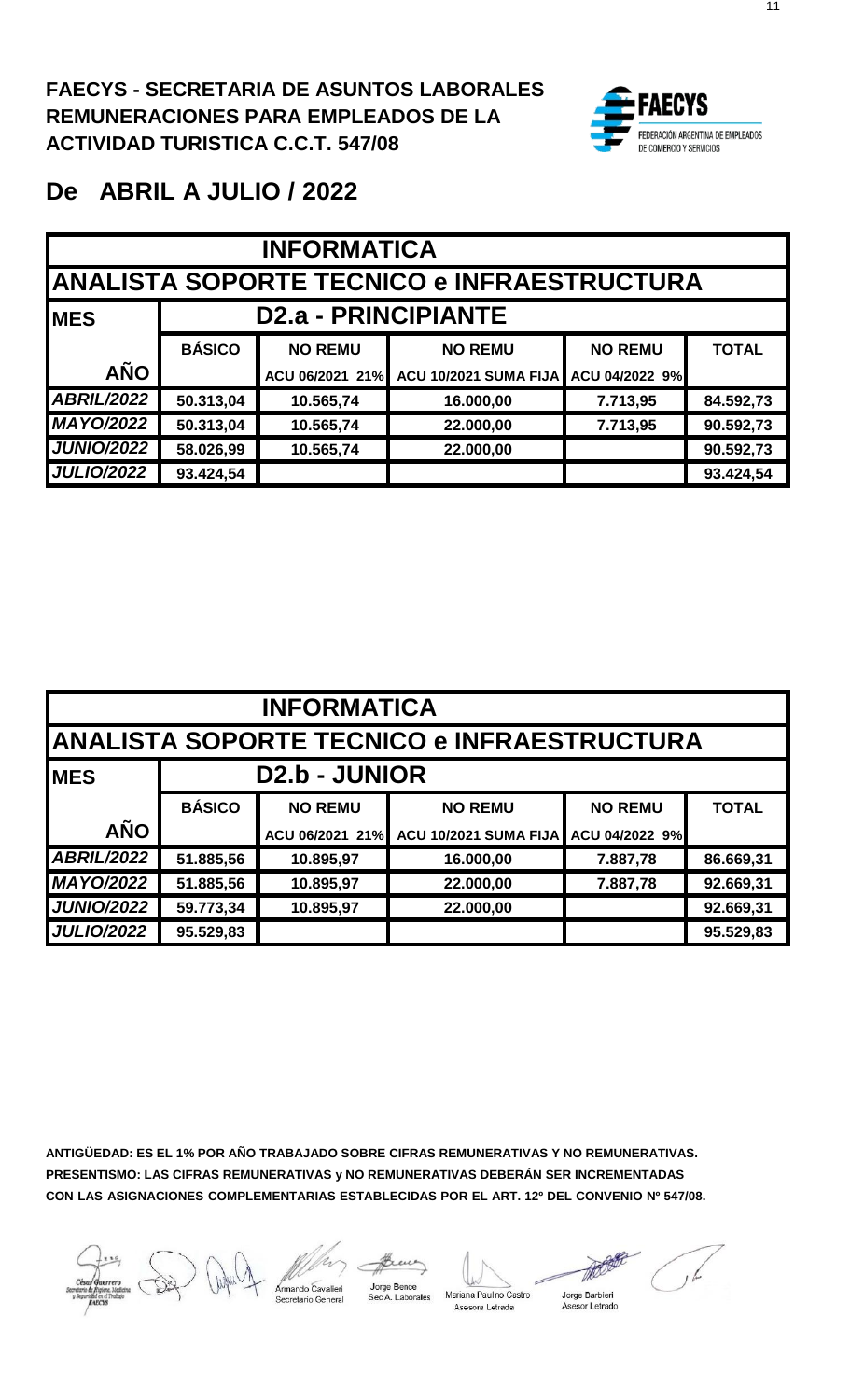

| <b>INFORMATICA</b> |                                             |                           |                              |                |              |  |  |  |  |
|--------------------|---------------------------------------------|---------------------------|------------------------------|----------------|--------------|--|--|--|--|
|                    | IANALISTA SOPORTE TECNICO e INFRAESTRUCTURA |                           |                              |                |              |  |  |  |  |
| <b>MES</b>         |                                             | <b>D2.c - SEMI SENIOR</b> |                              |                |              |  |  |  |  |
|                    | <b>BÁSICO</b>                               | <b>NO REMU</b>            | <b>NO REMU</b>               | <b>NO REMU</b> | <b>TOTAL</b> |  |  |  |  |
| <b>AÑO</b>         |                                             | ACU 06/2021 21%           | <b>ACU 10/2021 SUMA FIJA</b> | ACU 04/2022 9% |              |  |  |  |  |
| <b>ABRIL/2022</b>  | 55.030,61                                   | 11.556,43                 | 16.000,00                    | 8.235,45       | 90.822,49    |  |  |  |  |
| <b>MAYO/2022</b>   | 55.030,61                                   | 11.556,43                 | 22.000,00                    | 8.235,45       | 96.822,49    |  |  |  |  |
| <b>JUNIO/2022</b>  | 63.266,06                                   | 11.556,43                 | 22.000,00                    |                | 96.822,49    |  |  |  |  |
| <b>JULIO/2022</b>  | 99.740,44                                   |                           |                              |                | 99.740,44    |  |  |  |  |

| <b>INFORMATICA</b>                                |                      |                 |                       |                |              |  |  |  |  |
|---------------------------------------------------|----------------------|-----------------|-----------------------|----------------|--------------|--|--|--|--|
| <b>ANALISTA SOPORTE TECNICO e INFRAESTRUCTURA</b> |                      |                 |                       |                |              |  |  |  |  |
| <b>MES</b>                                        | <b>D2.d - SENIOR</b> |                 |                       |                |              |  |  |  |  |
|                                                   | <b>BÁSICO</b>        | <b>NO REMU</b>  | <b>NO REMU</b>        | <b>NO REMU</b> | <b>TOTAL</b> |  |  |  |  |
| <b>AÑO</b>                                        |                      | ACU 06/2021 21% | ACU 10/2021 SUMA FIJA | ACU 04/2022 9% |              |  |  |  |  |
| <b>ABRIL/2022</b>                                 | 58.175,65            | 12.216,89       | 16.000,00             | 8.583,11       | 94.975,65    |  |  |  |  |
| <b>MAYO/2022</b>                                  | 58.175,65            | 12.216,89       | 22.000,00             | 8.583,11       | 100.975,65   |  |  |  |  |
| <b>JUNIO/2022</b>                                 | 66.758,76            | 12.216,89       | 22.000,00             |                | 100.975,65   |  |  |  |  |
| <b>JULIO/2022</b>                                 | 103.951,03           |                 |                       |                | 103.951,03   |  |  |  |  |

**ANTIGÜEDAD: ES EL 1% POR AÑO TRABAJADO SOBRE CIFRAS REMUNERATIVAS Y NO REMUNERATIVAS. PRESENTISMO: LAS CIFRAS REMUNERATIVAS y NO REMUNERATIVAS DEBERÁN SER INCREMENTADAS CON LAS ASIGNACIONES COMPLEMENTARIAS ESTABLECIDAS POR EL ART. 12º DEL CONVENIO Nº 547/08.**

nardo Cavalieri Sec A. Laborales

Jorge Bence

Mariana Paulno Castro

Asesora Letrada

the Jorge Barbieri Asesor Letrado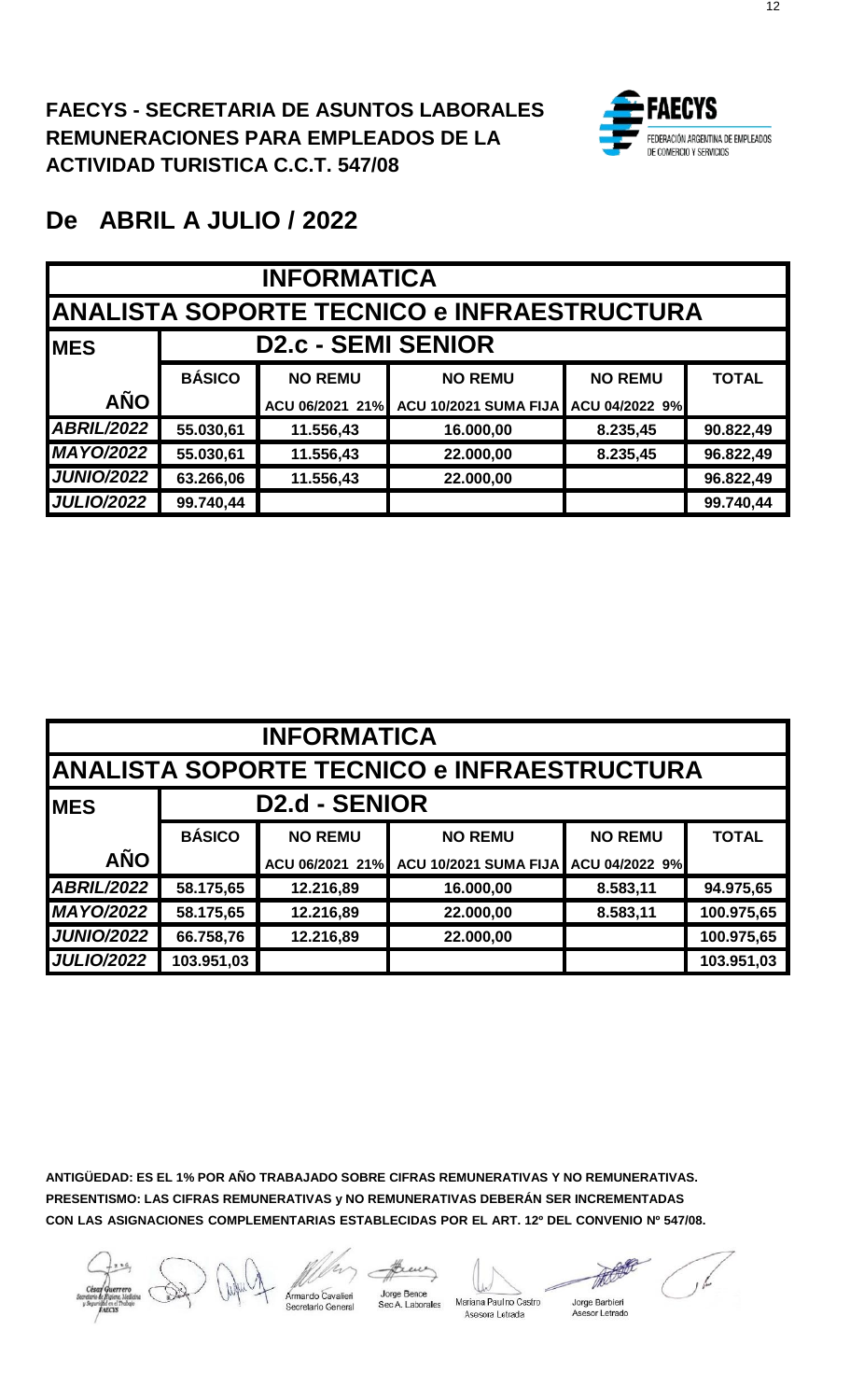

| <b>INFORMATICA</b>                        |                                 |                                     |                              |                |              |  |  |  |  |
|-------------------------------------------|---------------------------------|-------------------------------------|------------------------------|----------------|--------------|--|--|--|--|
| <b>ANALISTA DE PRODUCTOS TECNOLOGICOS</b> |                                 |                                     |                              |                |              |  |  |  |  |
| <b>MES</b>                                | D <sub>3.a</sub> - PRINCIPIANTE |                                     |                              |                |              |  |  |  |  |
|                                           | <b>BÁSICO</b>                   | <b>NO REMU</b>                      | <b>NO REMU</b>               | <b>NO REMU</b> | <b>TOTAL</b> |  |  |  |  |
| <b>AÑO</b>                                |                                 | ACU 06/2021 21%                     | <b>ACU 10/2021 SUMA FIJA</b> | ACU 04/2022 9% |              |  |  |  |  |
| <b>ABRIL/2022</b>                         | 50.313,04                       | 10.565,74                           | 16.000,00                    | 7.713,95       | 84.592,73    |  |  |  |  |
| <b>MAYO/2022</b>                          | 50.313,04                       | 10.565,74                           | 22.000,00                    | 7.713,95       | 90.592,73    |  |  |  |  |
| <b>JUNIO/2022</b>                         | 58.026,99                       | 10.565,74<br>90.592,73<br>22.000,00 |                              |                |              |  |  |  |  |
| <b>JULIO/2022</b>                         | 93.424,54                       |                                     |                              |                | 93.424,54    |  |  |  |  |

| <b>INFORMATICA</b> |                                                  |                      |                       |                |              |  |  |  |  |
|--------------------|--------------------------------------------------|----------------------|-----------------------|----------------|--------------|--|--|--|--|
|                    | <b>ANALISTA DE PRODUCTOS TECNOLOGICOS</b>        |                      |                       |                |              |  |  |  |  |
| <b>MES</b>         |                                                  | <b>D3.b - JUNIOR</b> |                       |                |              |  |  |  |  |
|                    | <b>BÁSICO</b>                                    | <b>NO REMU</b>       | <b>NO REMU</b>        | <b>NO REMU</b> | <b>TOTAL</b> |  |  |  |  |
| <b>AÑO</b>         |                                                  | ACU 06/2021 21%      | ACU 10/2021 SUMA FIJA | ACU 04/2022 9% |              |  |  |  |  |
| <b>ABRIL/2022</b>  | 51.885,56                                        | 10.895,97            | 16.000,00             | 7.887,78       | 86.669,31    |  |  |  |  |
| <b>MAYO/2022</b>   | 51.885,56                                        | 10.895,97            | 22.000,00             | 7.887,78       | 92.669,31    |  |  |  |  |
| <b>JUNIO/2022</b>  | 59.773,34<br>10.895,97<br>92.669,31<br>22.000,00 |                      |                       |                |              |  |  |  |  |
| <b>JULIO/2022</b>  | 95.529,83                                        |                      |                       |                | 95.529,83    |  |  |  |  |

**ANTIGÜEDAD: ES EL 1% POR AÑO TRABAJADO SOBRE CIFRAS REMUNERATIVAS Y NO REMUNERATIVAS. PRESENTISMO: LAS CIFRAS REMUNERATIVAS y NO REMUNERATIVAS DEBERÁN SER INCREMENTADAS CON LAS ASIGNACIONES COMPLEMENTARIAS ESTABLECIDAS POR EL ART. 12º DEL CONVENIO Nº 547/08.**

rmando Cavalieri

Jorge Bence Sec A. Laborales Mariana Paulno Castro

Asesora Letrada

Jorge Barbieri<br>Asesor Letrado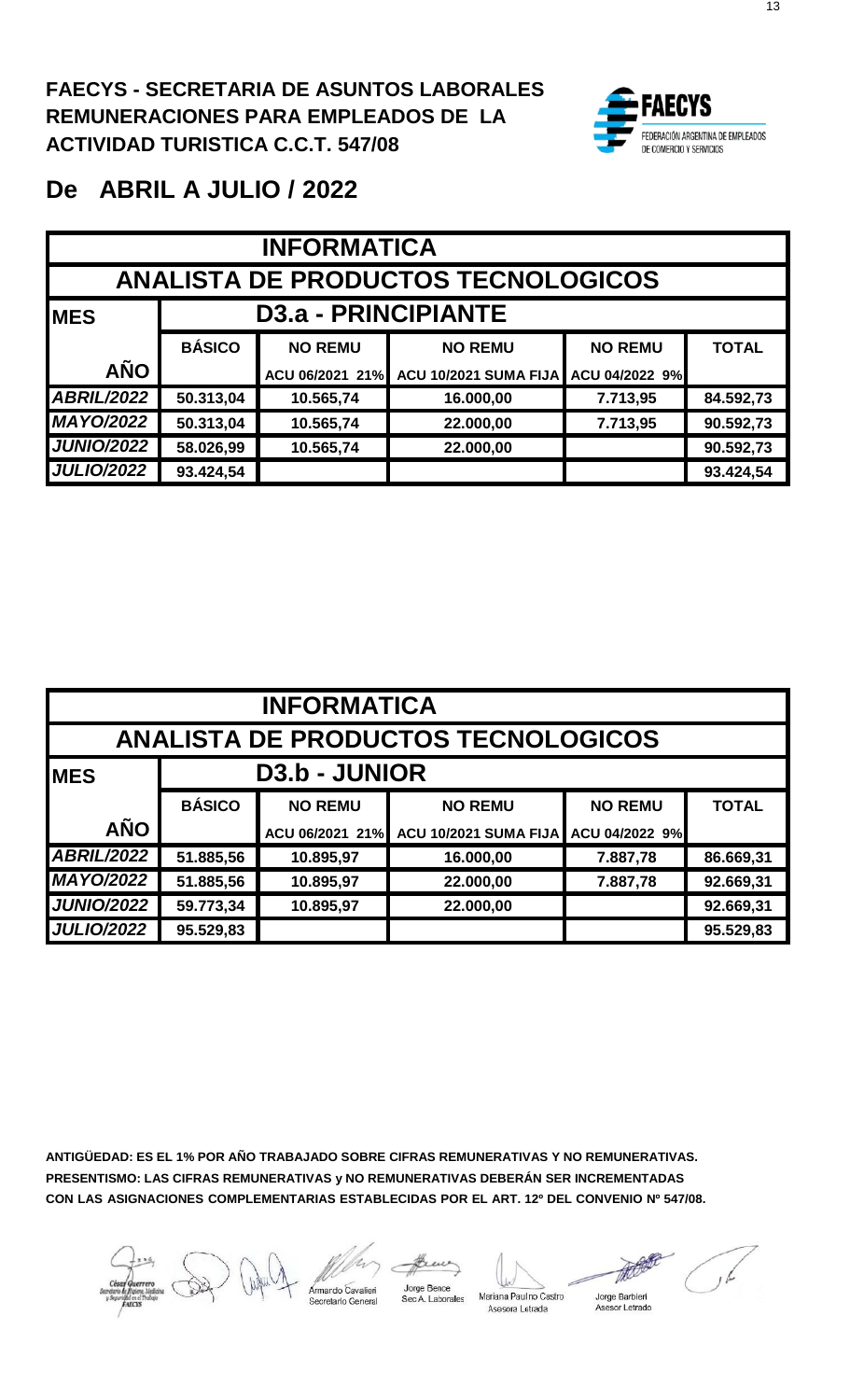

#### **De ABRIL A JULIO / 2022**

| <b>INFORMATICA</b> |                           |                                     |                                           |                |              |  |  |  |  |
|--------------------|---------------------------|-------------------------------------|-------------------------------------------|----------------|--------------|--|--|--|--|
|                    |                           |                                     | <b>ANALISTA DE PRODUCTOS TECNOLOGICOS</b> |                |              |  |  |  |  |
| <b>IMES</b>        | <b>D3.c - SEMI SENIOR</b> |                                     |                                           |                |              |  |  |  |  |
|                    | <b>BÁSICO</b>             | <b>NO REMU</b>                      | <b>NO REMU</b>                            | <b>NO REMU</b> | <b>TOTAL</b> |  |  |  |  |
| <b>AÑO</b>         |                           | ACU 06/2021 21%                     | <b>ACU 10/2021 SUMA FIJA</b>              | ACU 04/2022 9% |              |  |  |  |  |
| <b>ABRIL/2022</b>  | 55.030,61                 | 11.556,43                           | 16.000,00                                 | 8.235,45       | 90.822,49    |  |  |  |  |
| <b>MAYO/2022</b>   | 55.030,61                 | 11.556,43                           | 22.000,00                                 | 8.235,45       | 96.822,49    |  |  |  |  |
| <b>JUNIO/2022</b>  | 63.266,06                 | 11.556,43<br>96.822,49<br>22.000,00 |                                           |                |              |  |  |  |  |
| <b>JULIO/2022</b>  | 99.740,44                 |                                     |                                           |                | 99.740,44    |  |  |  |  |

| <b>INFORMATICA</b> |                                           |                      |                              |                |              |  |  |  |  |
|--------------------|-------------------------------------------|----------------------|------------------------------|----------------|--------------|--|--|--|--|
|                    | <b>ANALISTA DE PRODUCTOS TECNOLOGICOS</b> |                      |                              |                |              |  |  |  |  |
| <b>MES</b>         |                                           | <b>D3.d - SENIOR</b> |                              |                |              |  |  |  |  |
|                    | <b>BÁSICO</b>                             | <b>NO REMU</b>       | <b>NO REMU</b>               | <b>NO REMU</b> | <b>TOTAL</b> |  |  |  |  |
| <b>AÑO</b>         |                                           | ACU 06/2021 21%      | <b>ACU 10/2021 SUMA FIJA</b> | ACU 04/2022 9% |              |  |  |  |  |
| <b>ABRIL/2022</b>  | 58.175,65                                 | 12.216,89            | 16.000,00                    | 8.583,11       | 94.975,65    |  |  |  |  |
| <b>MAYO/2022</b>   | 58.175,65                                 | 12.216,89            | 22.000,00                    | 8.583,11       | 100.975,65   |  |  |  |  |
| <b>JUNIO/2022</b>  | 66.758,76                                 | 12.216,89            | 22.000,00                    |                | 100.975,65   |  |  |  |  |
| <b>JULIO/2022</b>  | 103.951,03                                |                      |                              |                | 103.951,03   |  |  |  |  |

mardo c

Jorge Bence Sec A. Laborales

Mariana Paulno Castro Asesora Letrada

Asesor Letrado

The k Jorge Barbieri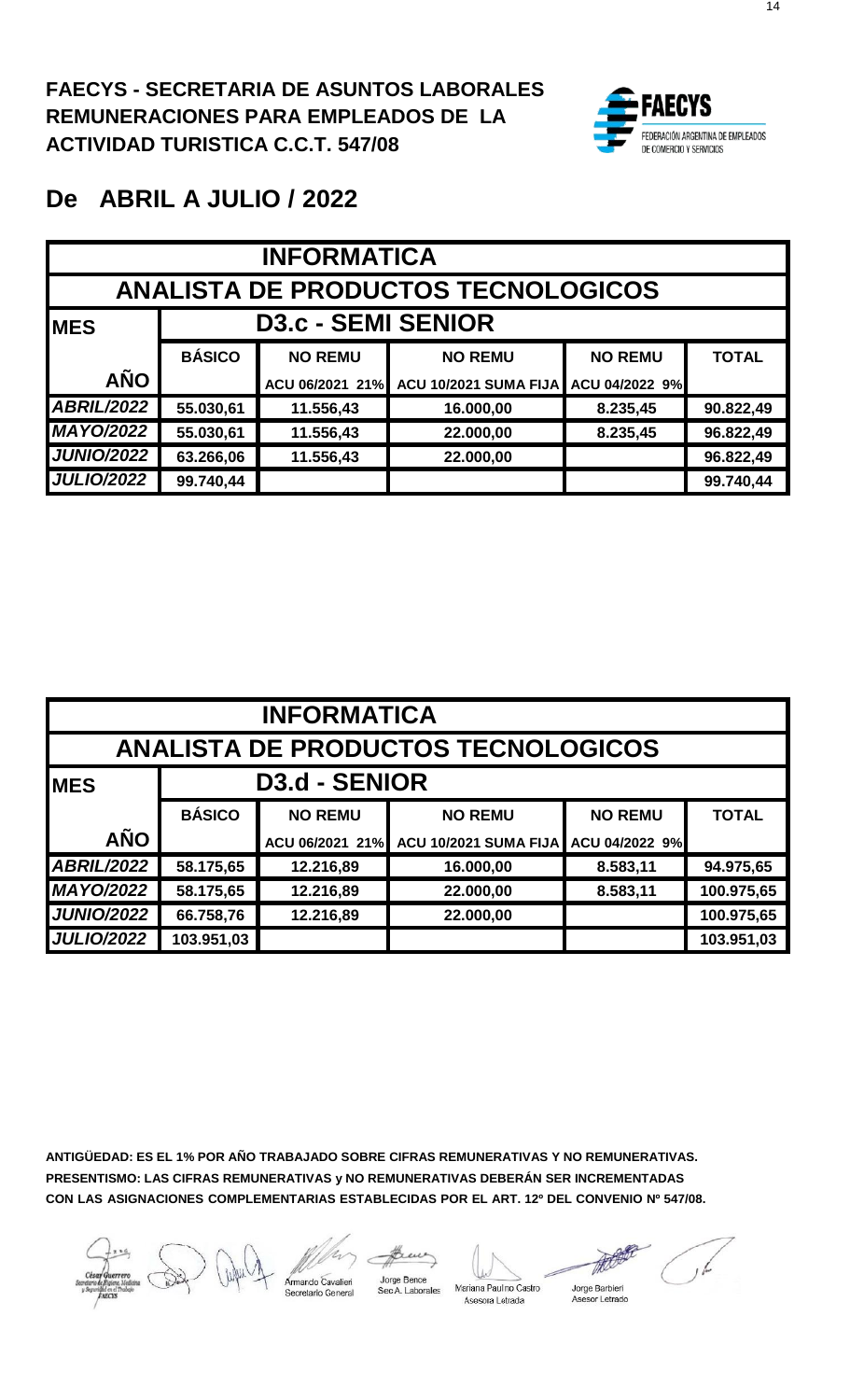

| <b>INFORMATICA</b> |                                      |                                     |                              |                |              |  |  |  |  |
|--------------------|--------------------------------------|-------------------------------------|------------------------------|----------------|--------------|--|--|--|--|
|                    | <b>PERSONAL DE MARKETING ON LINE</b> |                                     |                              |                |              |  |  |  |  |
| <b>IMES</b>        | <b>D4.a - PRINCIPIANTE</b>           |                                     |                              |                |              |  |  |  |  |
|                    | <b>BÁSICO</b>                        | <b>NO REMU</b>                      | <b>NO REMU</b>               | <b>NO REMU</b> | <b>TOTAL</b> |  |  |  |  |
| <b>AÑO</b>         |                                      | ACU 06/2021 21%                     | <b>ACU 10/2021 SUMA FIJA</b> | ACU 04/2022 9% |              |  |  |  |  |
| <b>ABRIL/2022</b>  | 50.313,04                            | 10.565,74                           | 16.000,00                    | 7.713,95       | 84.592,73    |  |  |  |  |
| <b>MAYO/2022</b>   | 50.313,04                            | 10.565,74                           | 22.000,00                    | 7.713,95       | 90.592,73    |  |  |  |  |
| <b>JUNIO/2022</b>  | 58.026,99                            | 10.565,74<br>90.592,73<br>22.000,00 |                              |                |              |  |  |  |  |
| <b>JULIO/2022</b>  | 93.424,54                            |                                     |                              |                | 93.424,54    |  |  |  |  |

| <b>INFORMATICA</b>                   |                      |                 |                              |                |              |  |  |  |  |
|--------------------------------------|----------------------|-----------------|------------------------------|----------------|--------------|--|--|--|--|
| <b>PERSONAL DE MARKETING ON LINE</b> |                      |                 |                              |                |              |  |  |  |  |
| <b>MES</b>                           | <b>D4.b - JUNIOR</b> |                 |                              |                |              |  |  |  |  |
|                                      | <b>BÁSICO</b>        | <b>NO REMU</b>  | <b>NO REMU</b>               | <b>NO REMU</b> | <b>TOTAL</b> |  |  |  |  |
| <b>AÑO</b>                           |                      | ACU 06/2021 21% | <b>ACU 10/2021 SUMA FIJA</b> | ACU 04/2022 9% |              |  |  |  |  |
| <b>ABRIL/2022</b>                    | 51.885,56            | 10.895,97       | 16.000,00                    | 7.887,78       | 86.669,31    |  |  |  |  |
| <b>MAYO/2022</b>                     | 51.885,56            | 10.895,97       | 22.000,00                    | 7.887,78       | 92.669,31    |  |  |  |  |
| <b>JUNIO/2022</b>                    | 59.773,34            | 10.895,97       | 22.000,00                    |                | 92.669,31    |  |  |  |  |
| <b>JULIO/2022</b>                    | 95.529,83            |                 |                              |                | 95.529,83    |  |  |  |  |

**ANTIGÜEDAD: ES EL 1% POR AÑO TRABAJADO SOBRE CIFRAS REMUNERATIVAS Y NO REMUNERATIVAS. PRESENTISMO: LAS CIFRAS REMUNERATIVAS y NO REMUNERATIVAS DEBERÁN SER INCREMENTADAS CON LAS ASIGNACIONES COMPLEMENTARIAS ESTABLECIDAS POR EL ART. 12º DEL CONVENIO Nº 547/08.**

Jorge Bence nardo Cavalieri Sec A. Laborales



Mariana Paulno Castro Asesor Letrado Asesora Letrada

HOOS Jorge Barbieri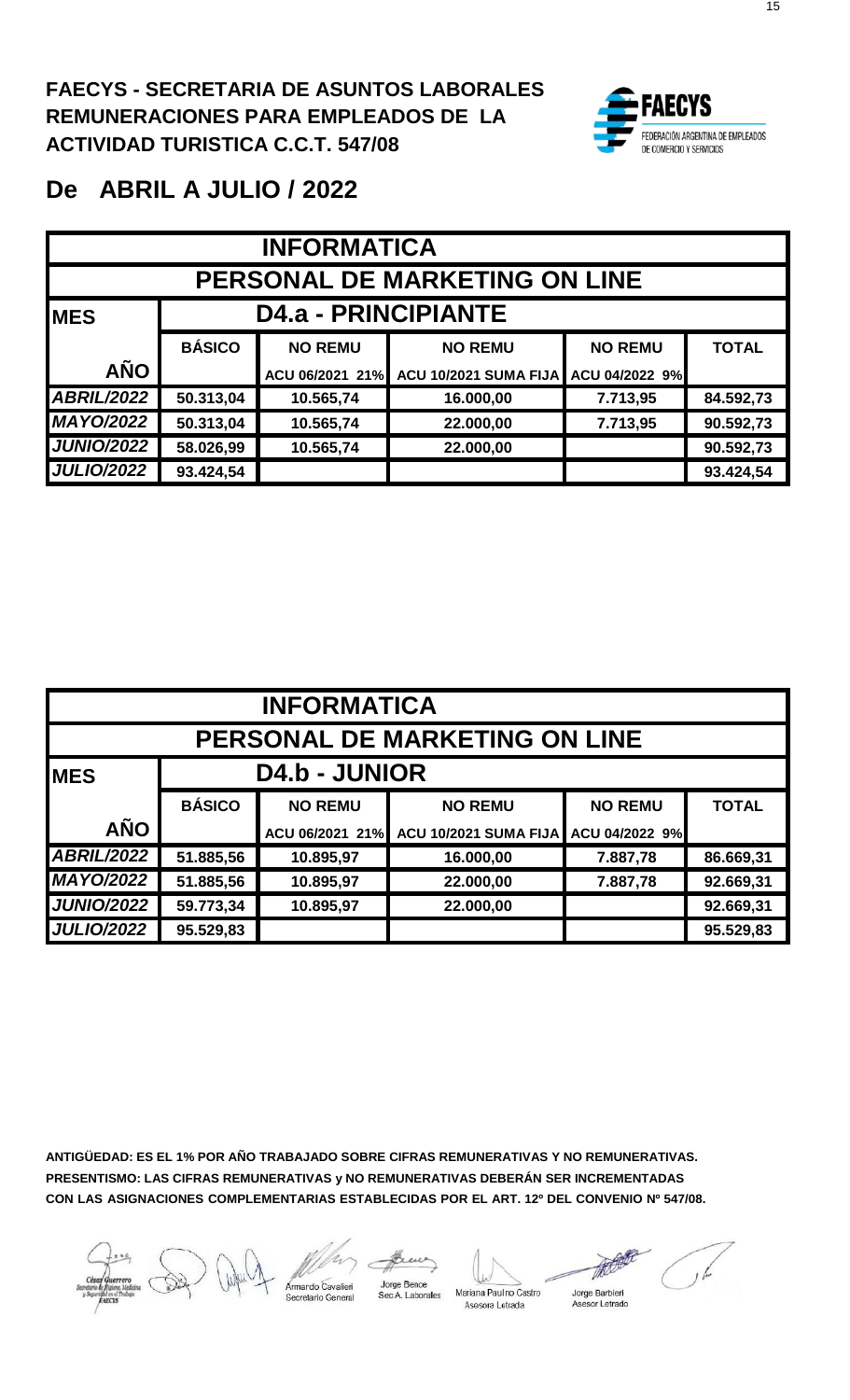

| <b>INFORMATICA</b> |                                      |                                     |                              |                |              |  |  |  |  |
|--------------------|--------------------------------------|-------------------------------------|------------------------------|----------------|--------------|--|--|--|--|
|                    | <b>PERSONAL DE MARKETING ON LINE</b> |                                     |                              |                |              |  |  |  |  |
| <b>MES</b>         |                                      | <b>D4.c - SEMI SENIOR</b>           |                              |                |              |  |  |  |  |
|                    | <b>BÁSICO</b>                        | <b>NO REMU</b>                      | <b>NO REMU</b>               | <b>NO REMU</b> | <b>TOTAL</b> |  |  |  |  |
| <b>AÑO</b>         |                                      | ACU 06/2021 21%                     | <b>ACU 10/2021 SUMA FIJA</b> | ACU 04/2022 9% |              |  |  |  |  |
| <b>ABRIL/2022</b>  | 55.030,61                            | 11.556,43                           | 16.000,00                    | 8.235,45       | 90.822,49    |  |  |  |  |
| <b>MAYO/2022</b>   | 55.030,61                            | 11.556,43                           | 22.000,00                    | 8.235,45       | 96.822,49    |  |  |  |  |
| <b>JUNIO/2022</b>  | 63.266,06                            | 11.556,43<br>96.822,49<br>22.000,00 |                              |                |              |  |  |  |  |
| <b>JULIO/2022</b>  | 99.740,44                            |                                     |                              |                | 99.740,44    |  |  |  |  |

|                                      | <b>INFORMATICA</b> |                      |                       |                |              |  |  |  |  |
|--------------------------------------|--------------------|----------------------|-----------------------|----------------|--------------|--|--|--|--|
| <b>PERSONAL DE MARKETING ON LINE</b> |                    |                      |                       |                |              |  |  |  |  |
| <b>IMES</b>                          |                    | <b>D4.d - SENIOR</b> |                       |                |              |  |  |  |  |
|                                      | <b>BÁSICO</b>      | <b>NO REMU</b>       | <b>NO REMU</b>        | <b>NO REMU</b> | <b>TOTAL</b> |  |  |  |  |
| <b>AÑO</b>                           |                    | ACU 06/2021 21%      | ACU 10/2021 SUMA FIJA | ACU 04/2022 9% |              |  |  |  |  |
| <b>ABRIL/2022</b>                    | 58.175,65          | 12.216,89            | 16.000,00             | 8.583,11       | 94.975,65    |  |  |  |  |
| <b>MAYO/2022</b>                     | 58.175,65          | 12.216,89            | 22.000,00             | 8.583,11       | 100.975,65   |  |  |  |  |
| <b>JUNIO/2022</b>                    | 66.758,76          | 12.216,89            | 22.000,00             |                | 100.975,65   |  |  |  |  |
| <b>JULIO/2022</b>                    | 103.951,03         |                      |                       |                | 103.951,03   |  |  |  |  |

mardo Cavalieri

Jorge Bence Sec A. Laborales



Mariana Paul no Castro Asesora Letrada

Jorge Barbieri<br>Asesor Letrado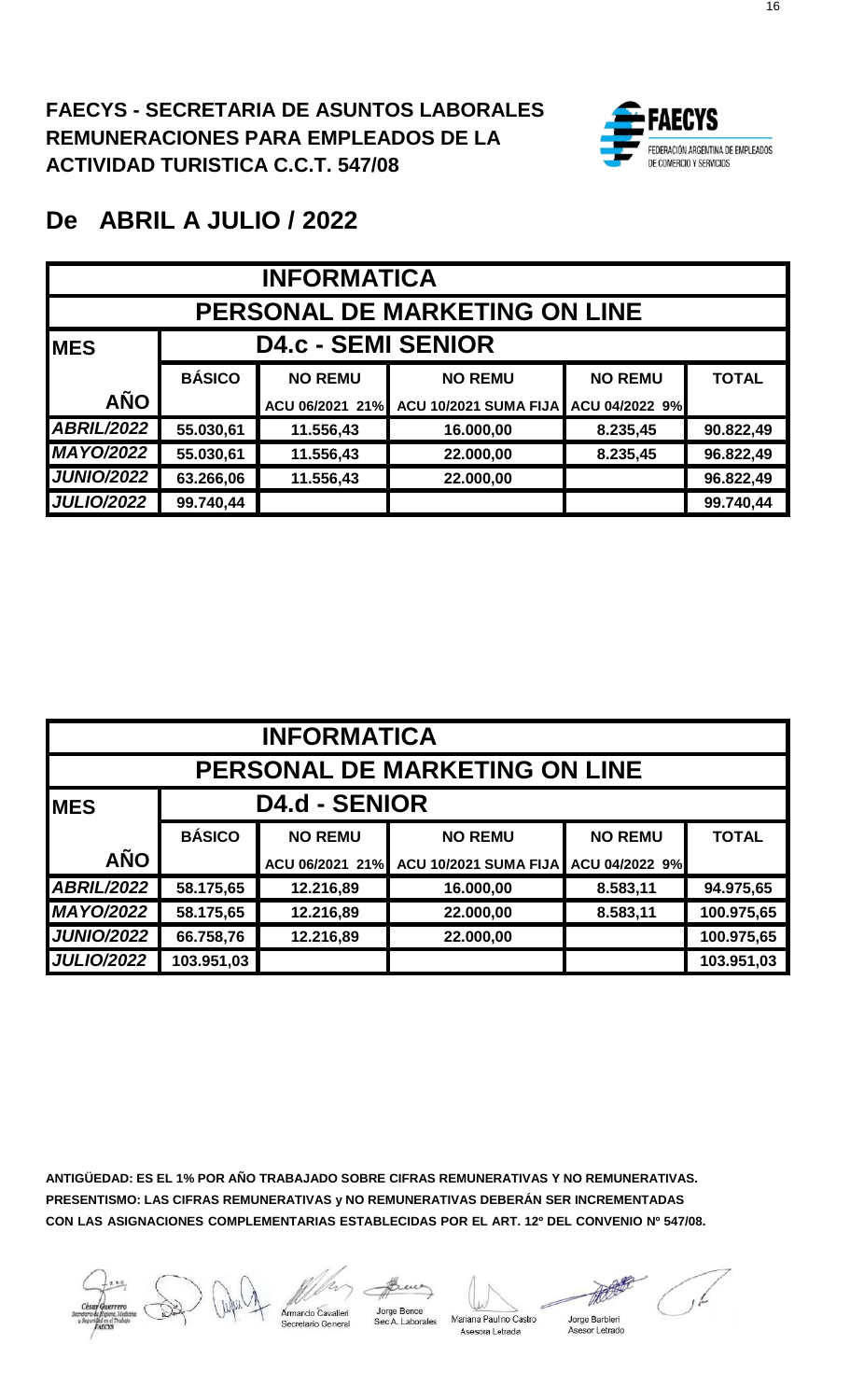

# **De ABRIL A JULIO / 2022**

| <b>INFORMATICA</b> |               |                        |                              |                |              |  |  |
|--------------------|---------------|------------------------|------------------------------|----------------|--------------|--|--|
| <b>IMES</b>        |               | <b>D5 - SUPERVISOR</b> |                              |                |              |  |  |
|                    | <b>BÁSICO</b> | <b>NO REMU</b>         | <b>NO REMU</b>               | <b>NO REMU</b> | <b>TOTAL</b> |  |  |
| <b>AÑO</b>         |               | ACU 06/2021 21%        | <b>ACU 10/2021 SUMA FIJA</b> | ACU 04/2022 9% |              |  |  |
| <b>ABRIL/2022</b>  | 62.893,21     | 13.207,57              | 16.000,00                    | 9.104,61       | 101.205,39   |  |  |
| <b>MAYO/2022</b>   | 62.893,21     | 13.207,57              | 22.000,00                    | 9.104,61       | 107.205,39   |  |  |
| <b>JUNIO/2022</b>  | 71.997,82     | 13.207,57              | 22.000,00                    |                | 107.205,39   |  |  |
| <b>JULIO/2022</b>  | 110.266,92    |                        |                              |                | 110.266,92   |  |  |

ando Cavalieri<br>Interio Concert

Jorge Bence<br>Sec A. Laborales

Mariana Paulno Castro Asesora Letrada

Jorge Barbieri Asesor Letrado

کے ر

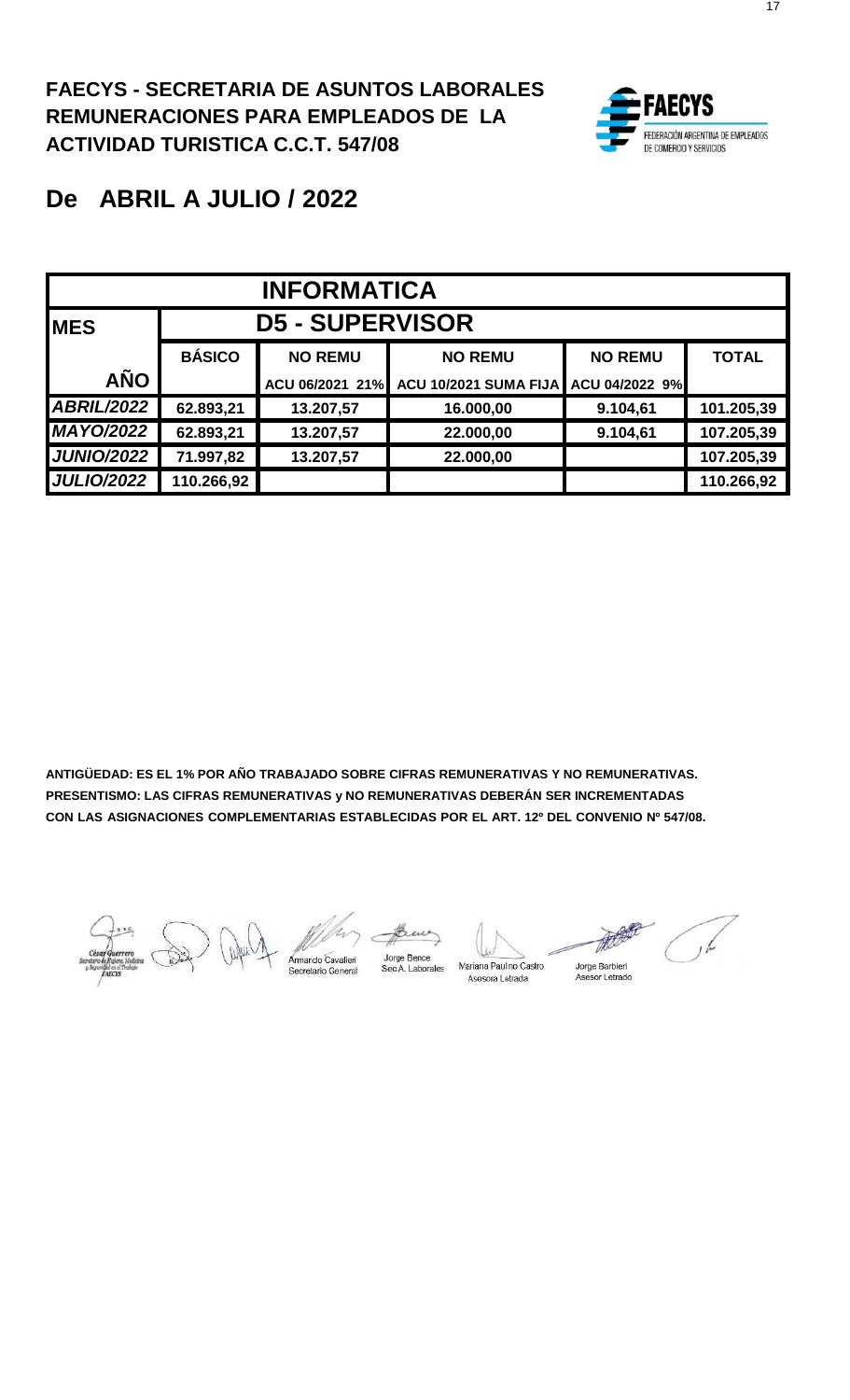

| <b>INFORMATICA</b> |                                                  |                 |                       |                |              |  |  |  |  |
|--------------------|--------------------------------------------------|-----------------|-----------------------|----------------|--------------|--|--|--|--|
|                    | <b>CENTRO DE CONTACTOS</b>                       |                 |                       |                |              |  |  |  |  |
| <b>IMES</b>        | <b>E1 - OPERADOR</b>                             |                 |                       |                |              |  |  |  |  |
|                    | <b>BÁSICO</b>                                    | <b>NO REMU</b>  | <b>NO REMU</b>        | <b>NO REMU</b> | <b>TOTAL</b> |  |  |  |  |
| <b>AÑO</b>         |                                                  | ACU 06/2021 21% | ACU 10/2021 SUMA FIJA | ACU 04/2022 9% |              |  |  |  |  |
| <b>ABRIL/2022</b>  | 49.807,87                                        | 10.459,65       | 16.000,00             | 7.658,11       | 83.925,63    |  |  |  |  |
| <b>MAYO/2022</b>   | 49.807,87                                        | 10.459,65       | 22.000,00             | 7.658,11       | 89.925,63    |  |  |  |  |
| <b>JUNIO/2022</b>  | 57.465,98<br>10.459,65<br>89.925,63<br>22.000,00 |                 |                       |                |              |  |  |  |  |
| <b>JULIO/2022</b>  | 92.748,21                                        |                 |                       |                | 92.748,21    |  |  |  |  |

| <b>INFORMATICA</b>         |               |                        |                              |                |              |  |  |  |
|----------------------------|---------------|------------------------|------------------------------|----------------|--------------|--|--|--|
| <b>CENTRO DE CONTACTOS</b> |               |                        |                              |                |              |  |  |  |
| <b>IMES</b>                |               | <b>E2 - SUPERVISOR</b> |                              |                |              |  |  |  |
|                            | <b>BÁSICO</b> | <b>NO REMU</b>         | <b>NO REMU</b>               | <b>NO REMU</b> | <b>TOTAL</b> |  |  |  |
| <b>AÑO</b>                 |               | ACU 06/2021 21%        | <b>ACU 10/2021 SUMA FIJA</b> | ACU 04/2022 9% |              |  |  |  |
| <b>ABRIL/2022</b>          | 50.572,91     | 10.620,31              | 16.000,00                    | 7.742,68       | 84.935,90    |  |  |  |
| <b>MAYO/2022</b>           | 50.572,91     | 10.620,31              | 22.000,00                    | 7.742,68       | 90.935,90    |  |  |  |
| <b>JUNIO/2022</b>          | 58.315,59     | 10.620,31              | 22.000,00                    |                | 90.935,90    |  |  |  |
| <b>JULIO/2022</b>          | 93.772,45     |                        |                              |                | 93.772,45    |  |  |  |

mando Cavalieri

Jorge Bence<br>Sec A. Laborales

Mariana Paulno Castro

Jorge Barbieri Asesora Letrada Asesor Letrado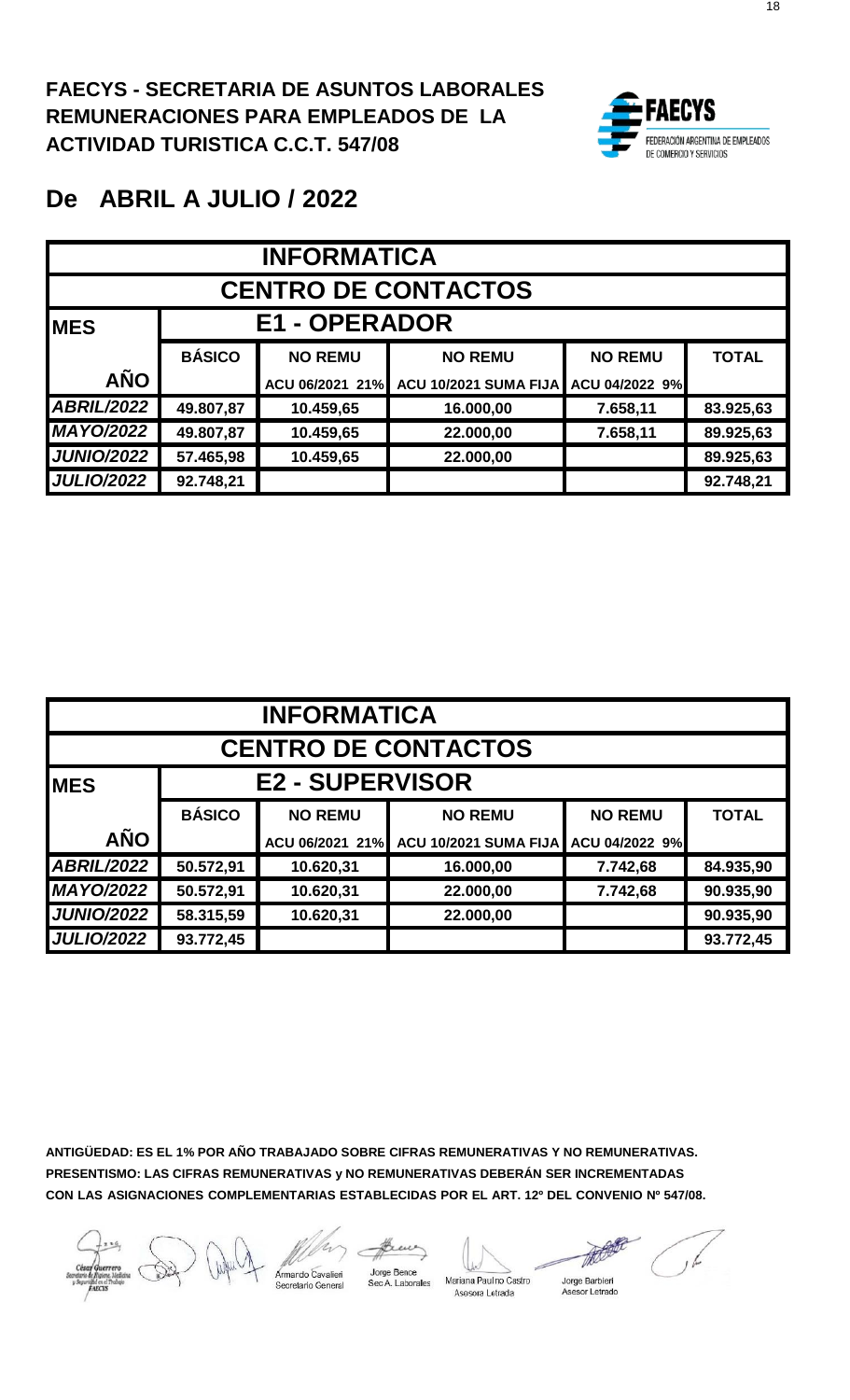

# **De ABRIL A JULIO / 2022**

|                   | <b>ADICIONALES</b>              |                                  |                                       |                      |              |  |  |  |  |
|-------------------|---------------------------------|----------------------------------|---------------------------------------|----------------------|--------------|--|--|--|--|
|                   | <b>OPERATIVO - CATEGORIA C5</b> |                                  |                                       |                      |              |  |  |  |  |
| <b>IMES</b>       |                                 | <b>POR LOS PRIMEROS 100 kms.</b> |                                       |                      |              |  |  |  |  |
|                   | <b>SOBRE</b>                    | <b>SOBRE NO REMU</b>             | <b>SOBRE NO REMU</b>                  | <b>SOBRE NO REMU</b> | <b>TOTAL</b> |  |  |  |  |
| <b>AÑO</b>        | <b>BASICO</b>                   |                                  | ACU 06/2021 21% ACU 10/2021 SUMA FIJA | ACU 04/2022 9%       |              |  |  |  |  |
| <b>ABRIL/2022</b> | 4,88                            | 1,02                             | 1,60                                  | 0,75                 | 8,25         |  |  |  |  |
| <b>MAYO/2022</b>  | 4,88                            | 1,02                             | 2,20                                  | 0,75                 | 8,85         |  |  |  |  |
| <b>JUNIO/2022</b> | 5,63                            | 1,02                             | 2,20                                  |                      | 8,85         |  |  |  |  |
| <b>JULIO/2022</b> | 9,14                            |                                  |                                       |                      | 9,14         |  |  |  |  |

|                   | <b>ADICIONALES</b>              |                      |                              |                      |              |  |  |  |  |
|-------------------|---------------------------------|----------------------|------------------------------|----------------------|--------------|--|--|--|--|
|                   | <b>OPERATIVO - CATEGORIA C5</b> |                      |                              |                      |              |  |  |  |  |
| <b>MES</b>        | MAS DE 100 kms.                 |                      |                              |                      |              |  |  |  |  |
|                   | <b>SOBRE</b>                    | <b>SOBRE NO REMU</b> | <b>SOBRE NO REMU</b>         | <b>SOBRE NO REMU</b> | <b>TOTAL</b> |  |  |  |  |
| <b>AÑO</b>        | <b>BASICO</b>                   | ACU 06/2021 21%      | <b>ACU 10/2021 SUMA FIJA</b> | ACU 04/2022 9%       |              |  |  |  |  |
| <b>ABRIL/2022</b> | 5,61                            | 1,18                 | 1,84                         | 0,87                 | 9,50         |  |  |  |  |
| <b>MAYO/2022</b>  | 5,61                            | 1,18                 | 2,53                         | 0,87                 | 10,19        |  |  |  |  |
| <b>JUNIO/2022</b> | 6,48                            | 1,18                 | 2,53                         |                      | 10,19        |  |  |  |  |
| <b>JULIO/2022</b> | 10,51                           |                      |                              |                      | 10,51        |  |  |  |  |

**PRESENTISMO: LAS CIFRAS REMUNERATIVAS y NO REMUNERATIVAS DEBERÁN SER INCREMENTADAS CON LAS ASIGNACIONES COMPLEMENTARIAS ESTABLECIDAS POR EL ART. 12º DEL CONVENIO Nº 547/08.**

mardo Cavalieri

Jorge Bence<br>Sec A. Labora



Mariana Paulno Castro Asesora Letrada

Jorge Barbieri<br>Asesor Letrado